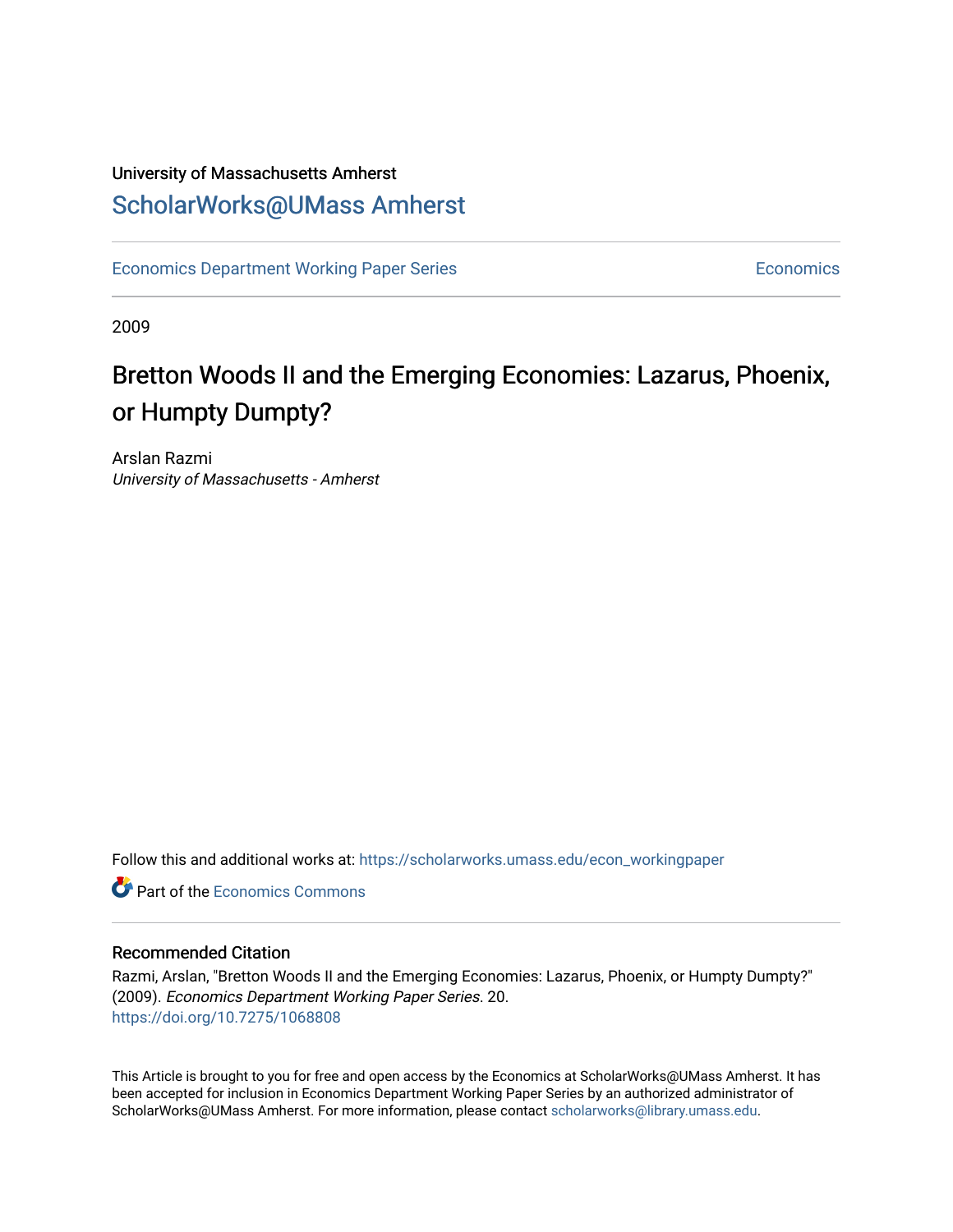# **DEPARTMENT OF ECONOMICS**

**Working Paper** 

**Bretton Woods II and the Emerging Economies: Lazarus, Phoenix, or Humpty Dumpty?** 

by

Arslan Razmi

Working Paper 2009-02 Revised version, April 2009



## **UNIVERSITY OF MASSACHUSETTS AMHERST**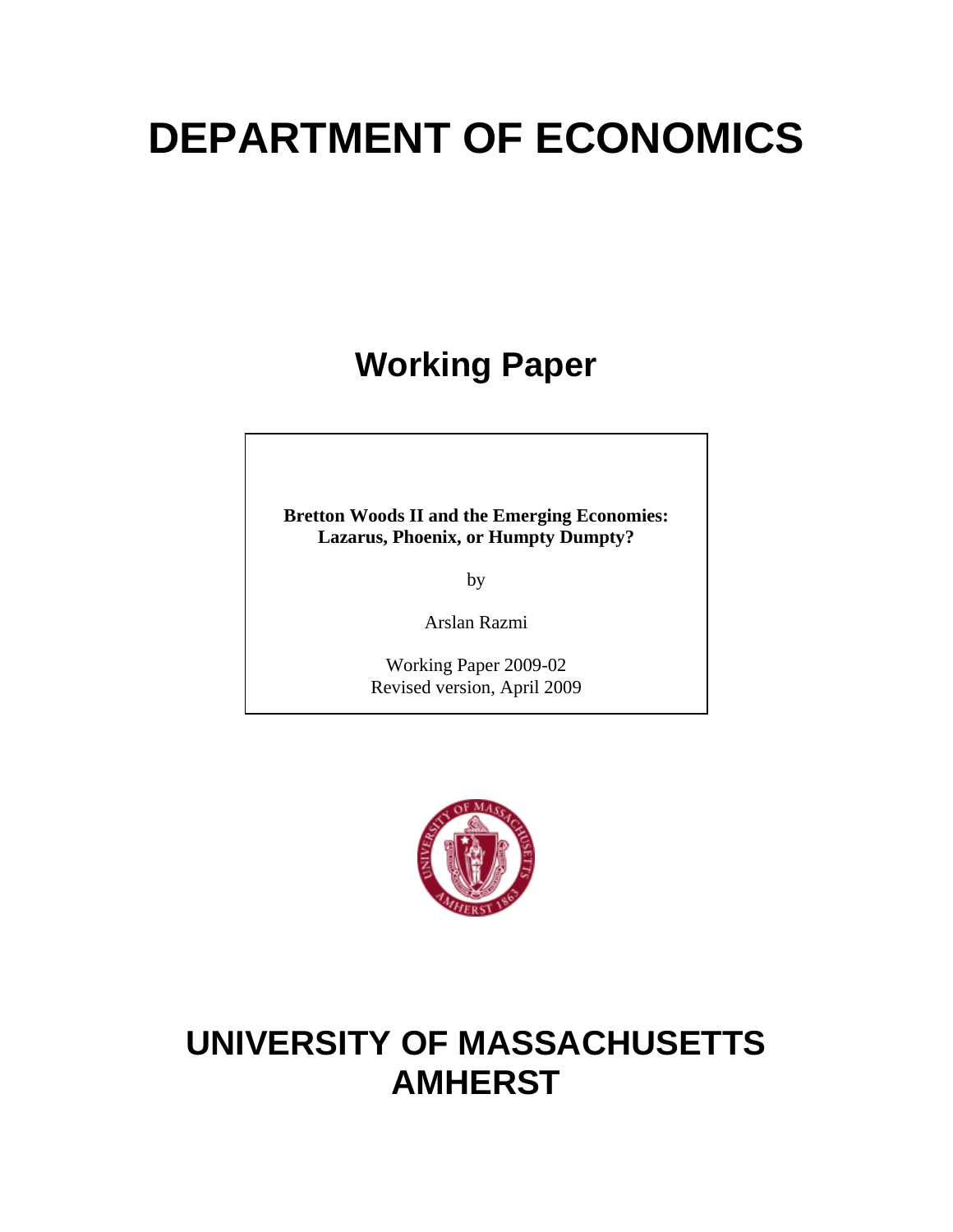## Bretton Woods II and the Emerging Economies: Lazarus, Phoenix, or Humpty Dumpty?

Arslan Razmi

824 Thompson Hall, University of Massachusetts, Amherst, MA 01003

#### April 8, 2009

#### Abstract

Several studies have commented on the emergence of a new international monetary system in the post-Asian crisis years. The current international Önancial crisis has, however, put Bretton Woods II under considerable strain. This paper analyzes the sustainability of the precrisis order from an emerging country perspective. A simple framework in which agents have a choice between financial and real assets is constructed in order to explore possible consequences of the shocks that emerging economies are currently experiencing. Stock and flow implications are analyzed. Assuming that recent events would have reinforced monetary authorities' desire to maintain an adequate cushion of reserves while preventing exchange rate volatility, we find that the response to most shocks would involve running continuous current account surpluses, that is, a continuation of a crucial aspect of Bretton Woods II. Given political and economic constraints, is such a continuation feasible? A preliminary exploration raises serious doubts and skims alternatives.

JEL Codes: F02, F32, G01, F55

Keywords: Bretton Woods II, emerging economies, reserve accumulation, precautionary motives, mercantilism.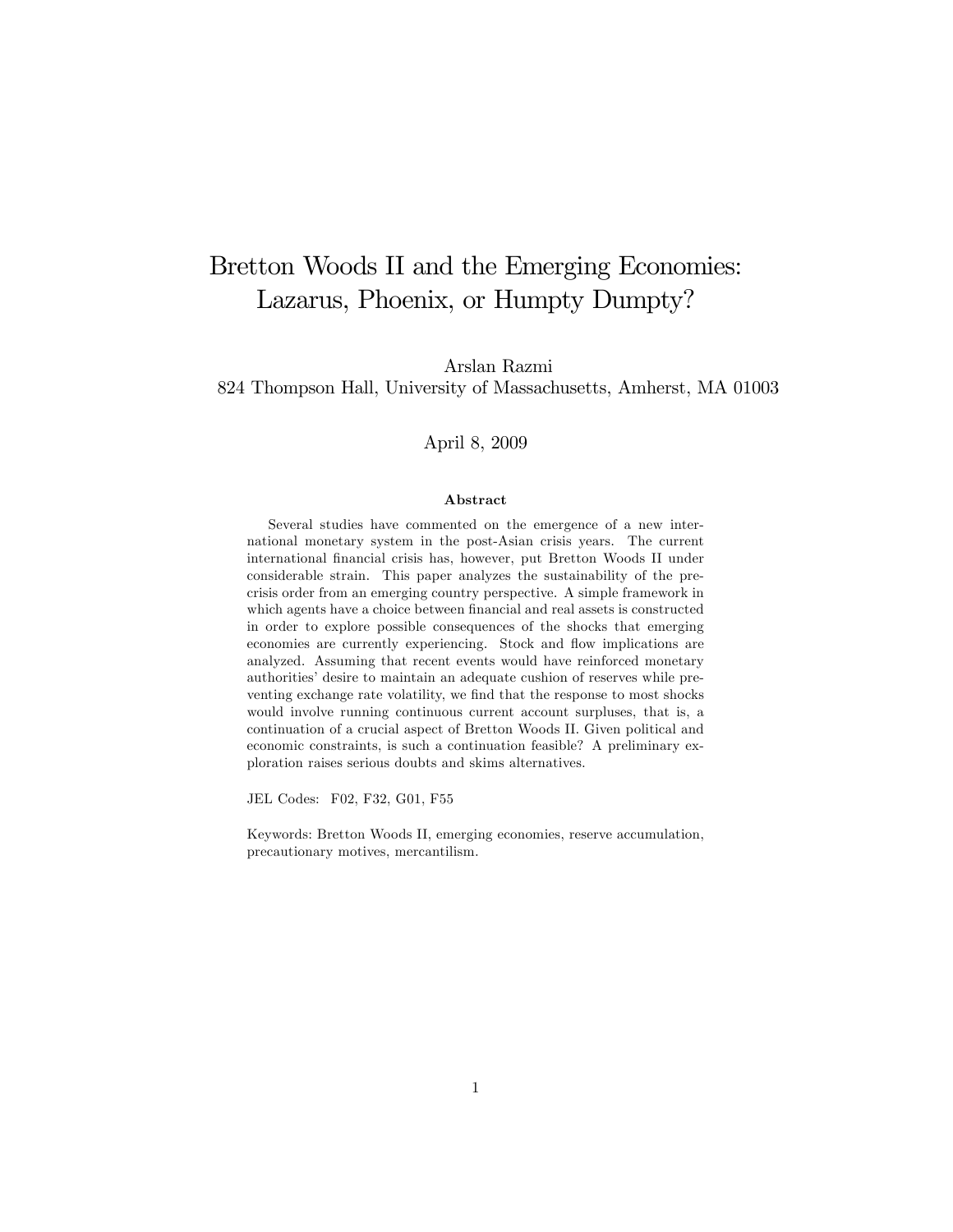## Bretton Woods II and the Emerging Economies: Lazarus, Phoenix, or Humpty Dumpty?

### 1 Introduction

The ongoing financial - and now increasingly, real - sector crisis that originated in the United States is presently the center of much academic and policy discussion. How and why did the crisis originate? Where is the world headed? Is it going to be a V-shaped, U-shaped, or L-shaped recession? Has the recession already turned into a depression? While these questions have mainly been explored from an industrialized country perspective, concerns are rising regarding the consequences for income growth, poverty reduction, and socio-political stability in developing countries. These concerns assume added importance in the light of a not-so-distant history of sudden stop episodes in these countries.

Capital flows to emerging economies are projected to decline from 928 billion dollars in 2007 to 165 billion dollars in 2009 (Institute of International Finance, 2009). This decline will either have to be reflected in declining currency values, greater current account surpluses, foreign exchange reserve losses or some combination thereof. Much recent analysis of developments in developing countries, however, tends to focus on the sharp decline in global trade and the consequences for the developing economies that have pursued export-led growth in recent years.<sup>1</sup> The focus on the short-run trade effects is understandable. However, changes in flows today translate into changes in stocks over time. Can developing countries continue to maintain stable external accounts? What are some of the likely consequences of various measures currently being undertaken to arrest the decline in emerging market output? Would countries resort to capital controls in the pursuit of recession-fighting monetary and exchange rate policies in a replay of the  $1930s$ ?<sup>2</sup> Would the international system that emerges after the dust has settled be able to maintain the pre-crises status quo with a number of developing countries pursuing export-led growth and current account surpluses? Does the world require a global lender of last resort to mitigate some of the destabilizing features of the pre-crisis years?

This study carries out a preliminary exploration of these issues. In doing so, we limit our analysis to the so-called emerging economies.<sup>3</sup> These economies

<sup>1</sup> Indeed, insofar as capital accounts are concerned, there has been a much greater focus on the US in particular, and industrialized countries in general, China (and perhaps East Asia) being a ma jor developing country exception. See, for example, Blanchard et al. (2005) and other papers in the special 2005 issue of Brookings Papers on Economic Activity.

<sup>&</sup>lt;sup>2</sup> See Eichengreen and Sachs (1985) for a very interesting discusion of exchange rate policies and controls in the 1930s.

 $3$ The group, which we have defined following Obstfeld et al. (2008), includes Argentina, Brazil, Chile, China, Hong Kong, Colombia, the Czech Republic, Egypt, Estonia, Hungary, India, Indonesia, Israel, Korea, Latvia, Lithuania, Malaysia, Mexico, Pakistan, Peru, Philippines, Poland, the Russian Federation, Singapore, the Slovak Republic, South Africa, Thailand, Turkey, Venezuela. However, some of the stylized features of our model in Section 3 may Öt one subset of these countries better than the other subset. For example, massive reserve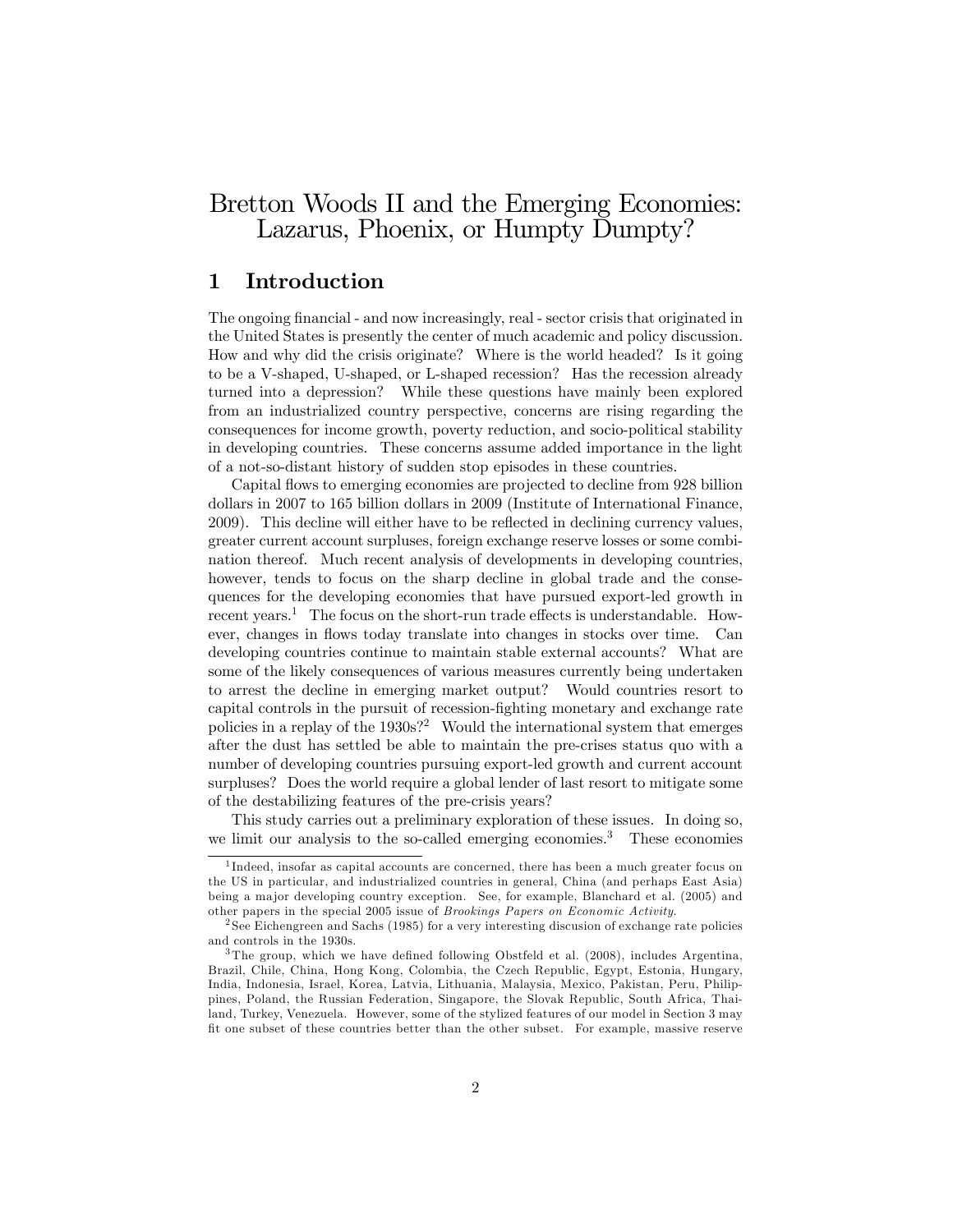are, on average, higher on the income and industrialization ladder than the developing country group as a whole, and tend to have relatively advanced financial and economic institutions. Most of the global imbalances that have emerged in recent years have originated in interactions between these countries and the industrialized world.<sup>4</sup>

We contribute to the existing analysis of global economic developments by exploring these issues in a simple formal framework that focuses on emerging economies and incorporates both stock and flow considerations. The central bank, in this model, attempts to maintain both exchange rate and reserve stability while letting go of the third leg of the widely-cited impossible trilemma. After having concluded that continued pursuit of competitive exchange rates and insurance through foreign exchange reserves is likely to threaten the sustainability of the global Önancial system on economic and political grounds, we briefly discuss practical alternatives

The rest of the paper is organized as follows. Section 2 provides some statistics and discusses relevant aspects of the current global situation from an emerging economy perspective. Section 3 develops a simple stylized framework, inspired by Dornbusch (1975), to help carry out thought experiments and explore interesting interactions between the real and financial sides of the economy. Comparative static and dynamic exercises are carried out to analyze the possible impact of changes in the domestic and external environment. Section 4 discusses relevant implications in the current global context before concluding.

## 2 Background

Recent years have seen developing countries as a group run substantial current account surpluses with the industrialized country group for almost a decade.<sup>5</sup> The group of emerging economies has contributed significantly to these surpluses. Moreover, these economies have run overall balance of payments surpluses with the rest of the world. Figure 1 reflects these developments.<sup>6</sup> The current account recovered quickly following the Asian crisis of 1997-98 and the global recession in 2001. In recent years current account surpluses have been accompanied by capital account surpluses as foreign private capital has poured into these rapidly growing economies. The flip side of the overall balance of payment surpluses, of course, has been the increase in foreign exchange reserve

accumulation and current account deficits have been associated more closely with the the Asian and Latin American countries in our sample than with the central and east European countries.

<sup>&</sup>lt;sup>4</sup>Although oil exporters, of course, have been another major player in this regard. Our sample includes at least three large exporters of oil, Mexico, Russia and Venezuela.

<sup>5</sup> See International Monetary Fund (2008).

<sup>6</sup> The exchange rate, current account, capital account, foreign reserves (minus gold), and GDP data used in this study were obtained from the International Monetary Fund's International Financial Statistics database, with the exception of Mexico, Russia, and South Africa for which GDP data were not available from that source and had to be obtained from the World Bank's World Development Indicators instead.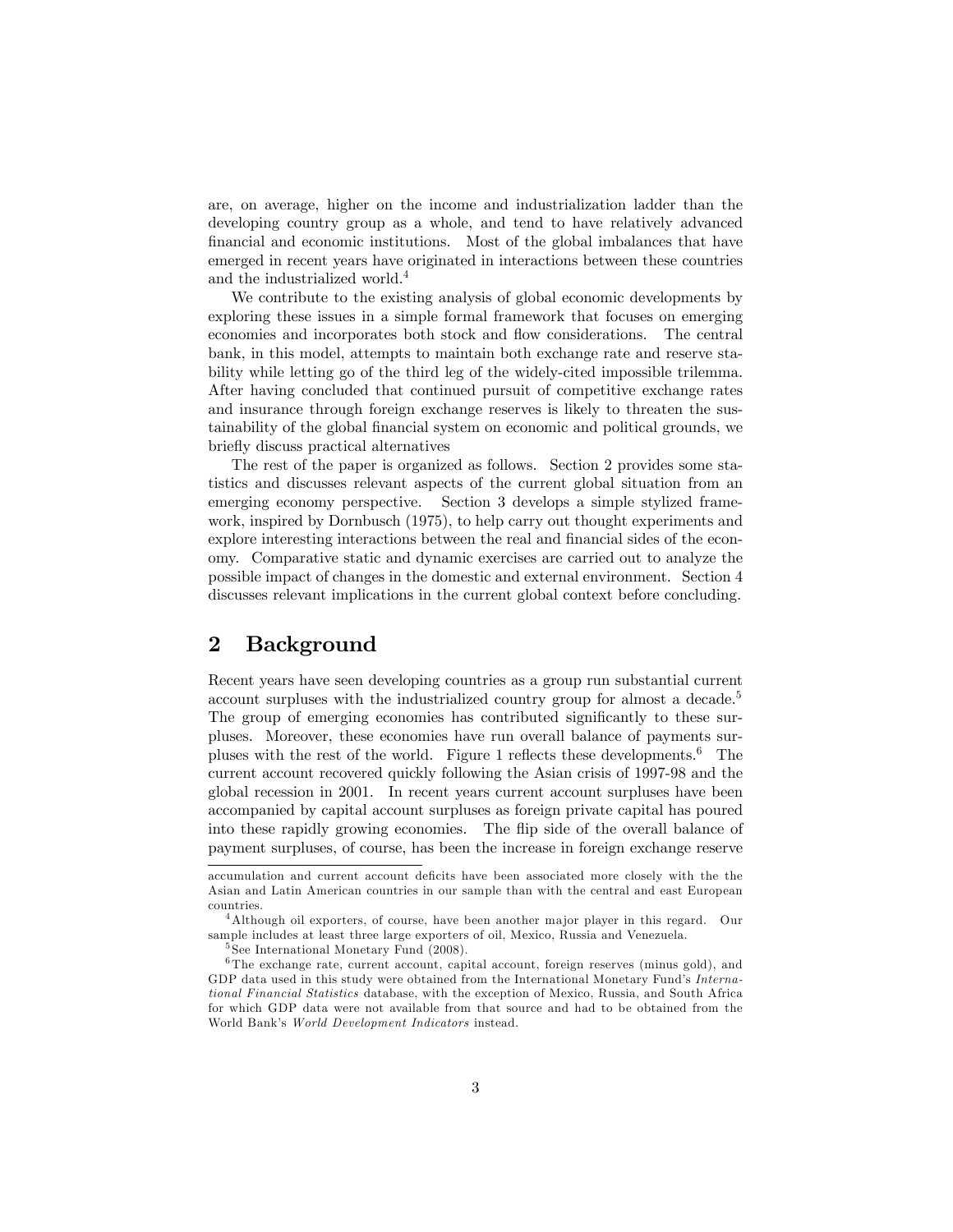holdings by central banks to historically unprecedented levels, both in absolute terms and in terms of gross domestic product (see Figure 2).<sup>7</sup>

Concurrent with the pursuit of a bigger foreign exchange cushion have been efforts by central banks to stabilize their currencies, often at levels that are consistent with current account surpluses. While several emerging economies have moved from fixed exchange rate regimes to managed floating, and have also become increasingly integrated into global Önancial markets, currency market intervention remains the norm rather than the exception, especially when it comes to avoiding large appreciations. Levi-Yeyati and Sturzeneggar (2007) term this the "fear of floating in reverse." Similarly, Aizenman et al. (2009) find that developing countries have recently been converging towards a "middle ground" with managed exchange rate flexibility backed by sizeable international reserves and medium levels of monetary independence and financial integration.

Even countries that have de jure floats do not necessarily leave the exchange rate (and by extension, official reserve transactions) unmanaged. For example, in a famous study known for coining the term "fear of floating," Calvo and Reinhart (2002) found that countries that claim to adhere to a floating regime often in practice do not. Many countries are not able or willing to fix or float completely due to shallow financial markets and because exchange rate changes can have a major impact on ináation, balance sheets, and economic growth. Rose (2007), in a study that describes the pre-2008 global system as Bretton Woods reversed, Önds that reserve accumulation in countries that target inflation as a monetary anchor (and hence typically have more exchange rate flexibility) does not look different from other countries. A recent comprehensive analysis of the issue by Frankel and Wei (2008) finds that the fear of floating is well and alive, and that declared floaters often intervene heavily to stabilize exchange rates.

In accordance with this evidence, Table 1 shows that the accumulation of huge war chests of reserves has not been limited to the countries that fix or peg their exchange rates. In the interest of brevity, we have collapsed distinctions between the various sub-categories within managed floating and pegs. The regimes are reported in ascending order of flexibility. A priori, one would expect the average reserve-GDP ratio to decline as we move down the column. However, a quick glance at the Table makes it obvious that while this expectation is justified at the polar extremes, the relationship between the nature of the exchange rate regime and the level of reserves as a proportion of GDP is not monotonic. Thus, economies with pegged exchange rates maintained, as an average proportion of GDP, a smaller holding of reserves in comparison with managed floats.<sup>8</sup> These nuances aside, most countries continued to com-

<sup>&</sup>lt;sup>7</sup>The relative weights of two possible underlying motives, i.e., insurance against sudden stops and currency mismatches versus the maintenance of undervalued exchange rates with export-led growth as the objective, is a matter of much debate. See, for example, Aizenman and Lee (2007) and Dooley P. et al. (2003) for opposing perspectives. We avoid this controversy for now, assuming instead that both motives have mattered. See Section 4 for more discussion.

<sup>8</sup> This is partly a function of the fact that many countries switch back and forth between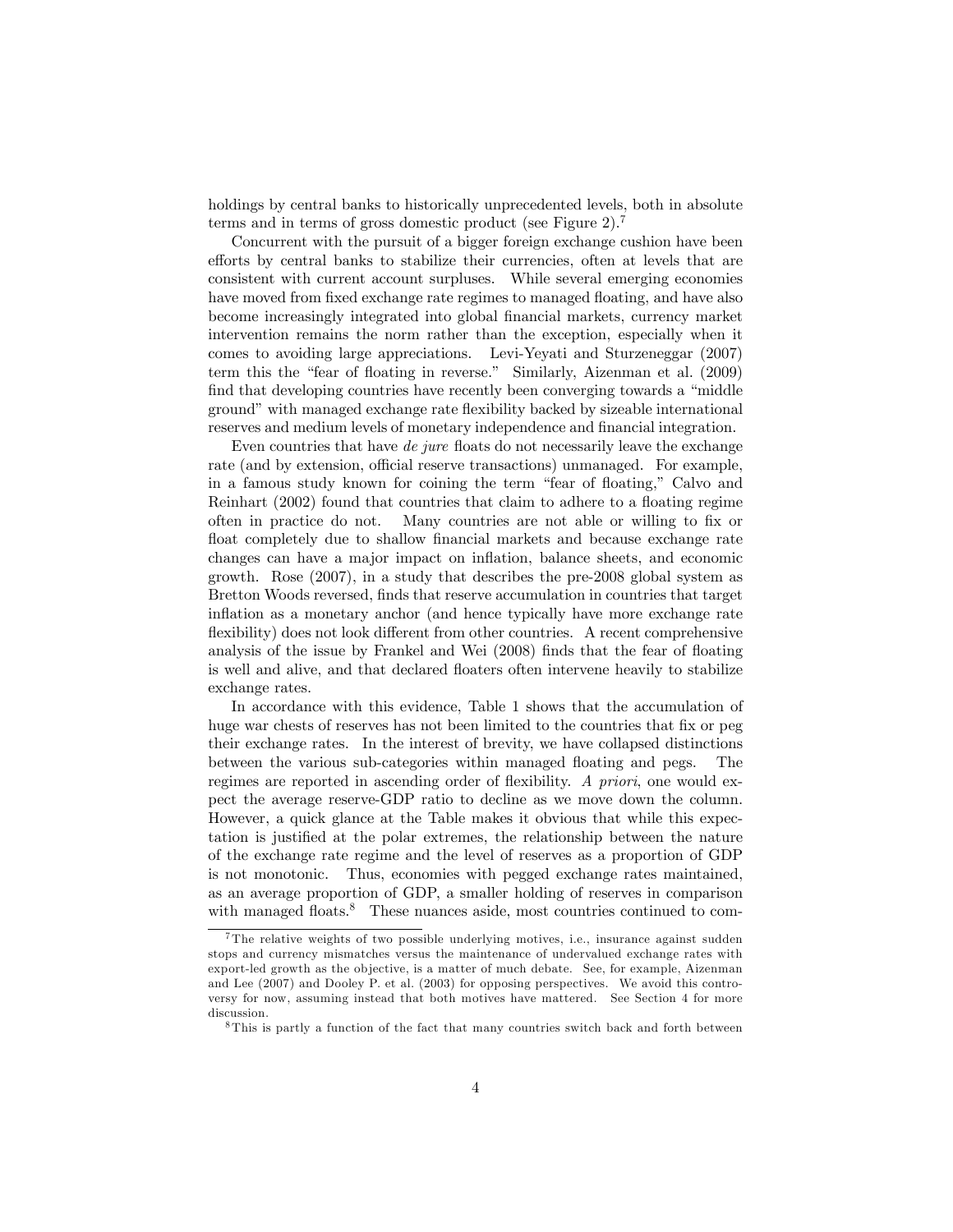bine some genre of managed floating with relatively high reserve holdings. A lower degree of exchange rate fixing does not seem to preclude official reserve transactions to accumulate a fire wall of reserves.

Current global circumstances create an added incentive for managing exchange rates since access to international credit is shrinking just when this credit is required to dampen large uncontrolled devaluations. Figure 3 illustrates recent exchange rate volatility for a subset of emerging economies. The exchange rate here is defined in the standard way as the domestic currency price of foreign currency and the shaded portion highlights the post-December 2007 period. Increasing global turmoil has affected emerging economy currencies in a major way. For example, the Korean Won experienced a depreciation of 50 percent between December 2007 and November 2008, most of it occurring after September 2008 when global markets went into "flight to safety" mode following the Lehman Brothers debacle. While the Korean case is the most dramatic one, other countries such as South Africa, Turkey, Chile, and Pakistan experienced sharp declines in the value of their currency. However, some countries have since managed to somewhat stabilize their currencies, partially through official intervention by the monetary authorities.<sup>9</sup>

As mentioned earlier, some attention has been paid recently among media and policy circles to the rapid shrinkage of emerging market exports and capital inflows. One of the interesting questions that arises in this context is whether building up huge reserve cushions for the rainy day has helped countries so far, now that that day seems to have arrived? While it is too early to speculate, preliminary evidence in this regard is interesting. If reserve accumulation was at least partly motivated by the need to insure against a free fall in the currency following a sudden stop, then the strategy seems to have had some success. Figure 4 displays the scatter plot of the reserves-to-GDP ratio for each country in 2007 plotted against the percent change in the currency values between December 2007 and November 2008. The dates were chosen so as to avoid the issue of reverse causality from exchange rate changes to reserve accumulation. For example, nominal and real devaluation may lead to current account surpluses, which may, in turn, lead to reserve accumulation. Since our aim is to explore the efficacy of reserve accumulation as a fire wall against sudden collapses in exchange rates, we want to focus exclusively on the links running from reserve levels to exchange rate changes. The fitted line has a negative slope, the unconditional correlation coefficient being -0.49. Countries that had higher reserves entering the crisis period suffered lower declines in their exchange rates.

Recently, Obstfeld et al. (2008) have argued that countries accumulate re-

regimes. The more important consideration from our perspective, however, is the number of countries that have switched between independent floating on the one hand and some kind of managed floating, pegging, or fixed exchange rates on the other. This number appears to be low.

 $9$ Of the 25 countries for which data are available for Dec. 2008, 22 depreciated between December 2007 and November 2008, while only 8 depreciated between November and December 2008. The average unweighted depreciation for these countries was about 16 percent over the former period. During the latter period, on the other hand, these currencies appreciated by one percent, on average.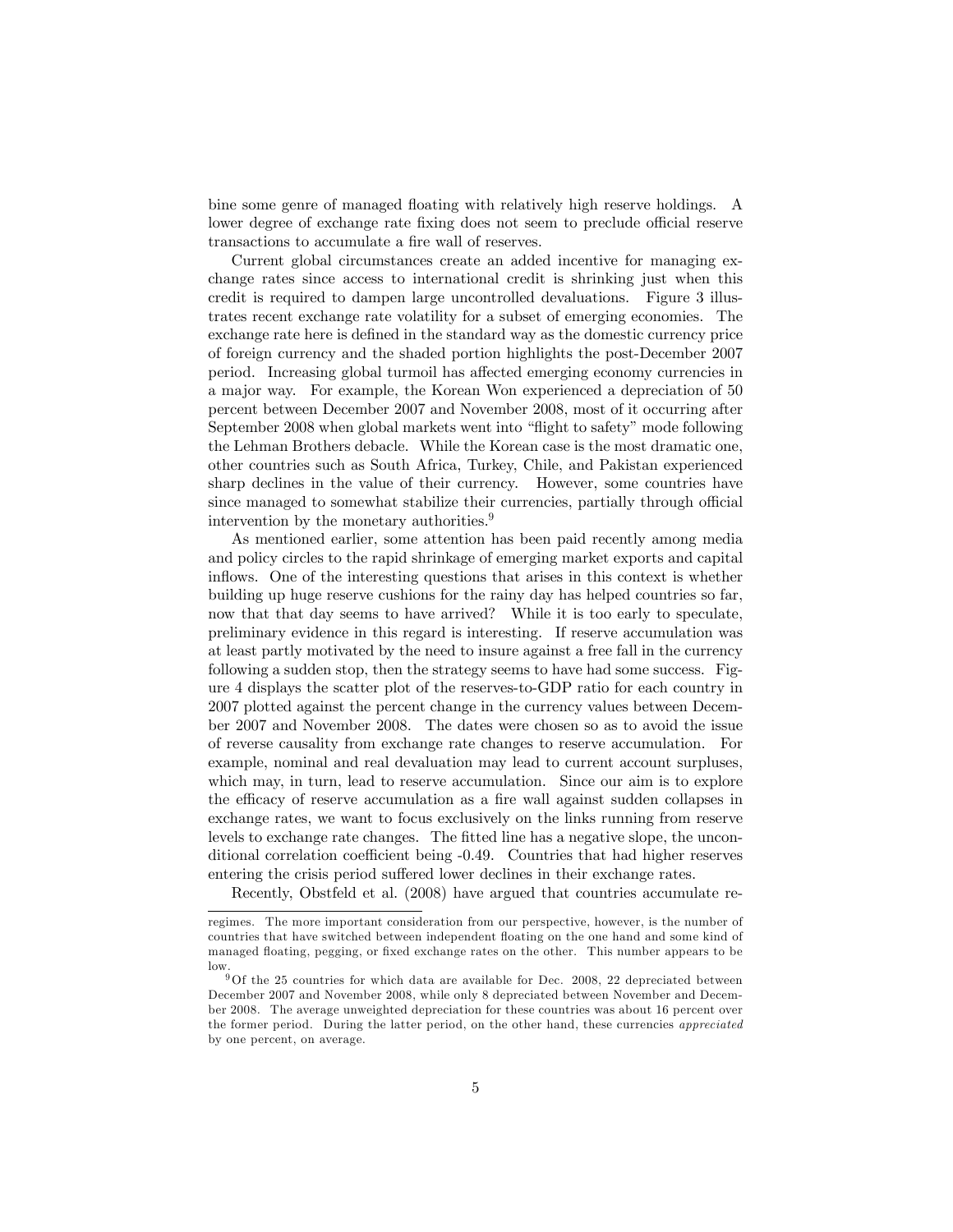serves in order to forestall a double drain; the drain that results from sudden stops of external inflows and the drain that results as domestic residents withdraw domestic currency deposits and convert them into foreign currency holdings. This suggests that the larger the size of a central bank's liabilities (crudely proxied by M2), the greater the reserve cushion required. By accumulating reserves, the monetary authority seeks to insure against the threat of a bank run combining with a currency run. Looking at things from this perspective, a better measure of the degree of insurance achieved by a country would be the ratio of M2 to foreign exchange reserves.<sup>10</sup> Figure 5 presents a scatter plot of the value of this variable for each country in 2007 against the percentage change in that countryís exchange rate between December 2007 and November 2008. Consistent with the conclusion derived from Figure 4, the fitted line has a positive slope, the unconditional correlation coefficient between the two series being 0.37. More detailed econometric analysis by Obstfeld et al. (2009) concludes that a countryís reserve holdings just before the current crisis relative to the level of holdings predicted by these financial motives (i.e., a dual run on the Önancial sector) predict both advanced and emerging country exchange rate movements in 2008, with the countries that had large reserves relative to M2 successfully avoiding dramatic depreciations, and some even appreciating.

So far we have looked at the relationship between stock measures and exchange rate changes. Flow measures have the added virtue that these allow us to distinguish between developments on the current and capital accounts. Figure 6, which plots the average current account as a proportion of GDP over the period 2003-07 against the percentage change in exchange rates between December 2007 and November  $2008$ ,<sup>11</sup> provides a picture similar to our earlier stock measures. Countries that had current account surpluses tended, on average, to experience less depreciation (or more appreciation) in the crisis period (with the correlation coefficient being  $-0.30$ ). This suggests that current account surpluses may have facilitated the maintenance of exchange rate stability. Figure 7, which plots the average capital account as a proportion of GDP over the period 2003-07 against the percentage change in exchange rates between December 2007 and November 2008, however, presents an interesting contrast. Countries that had been running capital account surpluses, on average, in the pre-crisis period tended to experience greater depreciations in the aftermath of the crisis (the correlation coefficient being  $(0.22)$ . This preliminary finding supports the view that current account surpluses provide a cushion that capital account surpluses do not, perhaps owing to the volatile nature of the latter.

In sum, while the evidence presented is preliminary and sketchy, it does provide some basis for understanding the behavior of monetary authorities that have attempted to target a minimal reserve level for precautionary reasons while simultaneously targeting the exchange rate for mercantilist ends or to protect the domestic financial sector against balance sheet mismatches.

 $10\,\text{M2}$  here is defined as the sum of outstanding currency, and demand, time, savings, and foreign currency deposits of resident sectors other than the central government.

 $11$ The beginning of the period was chosen to avoid the noise emanating from the global downturn in 2001.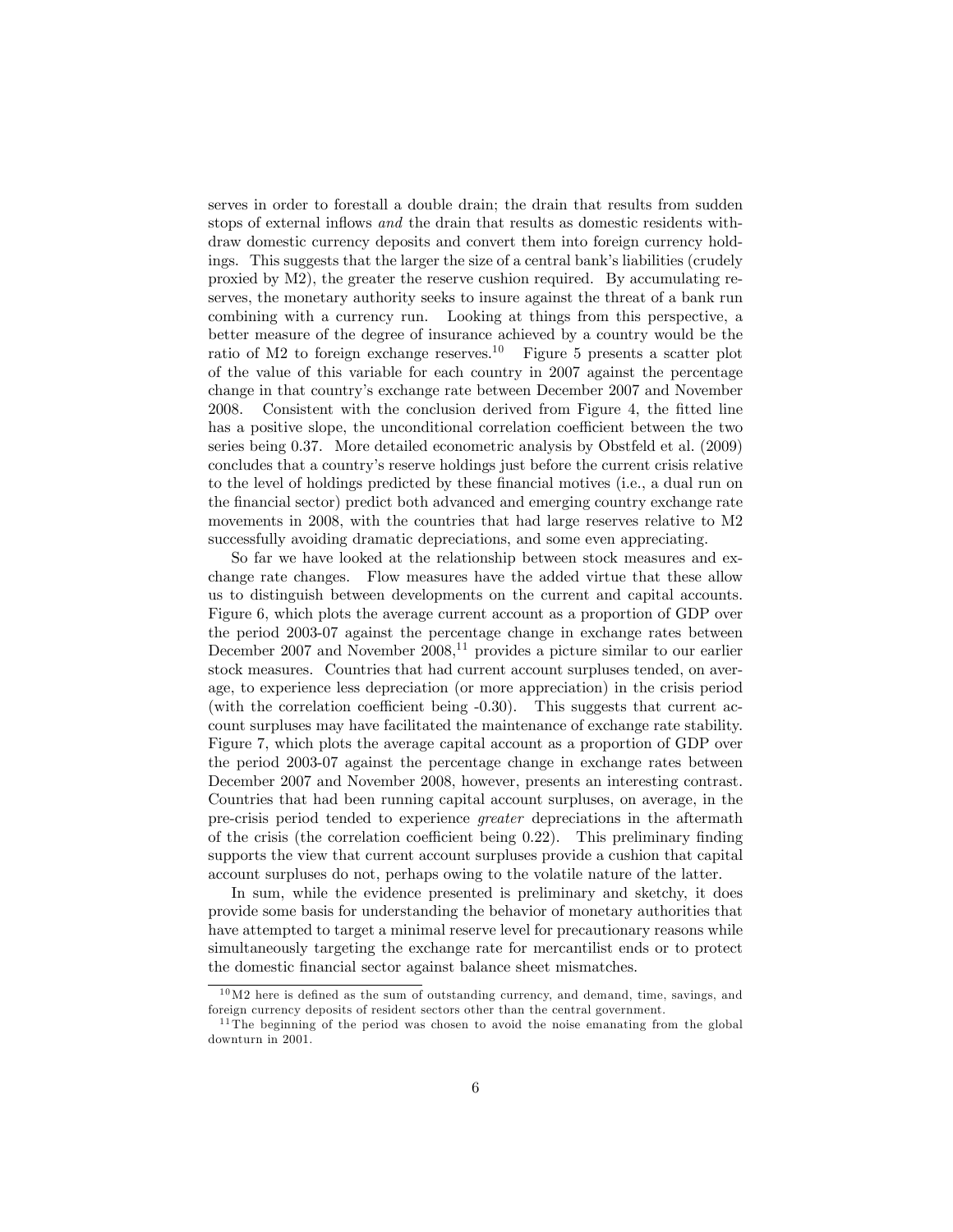### 3 A Stylized Emerging Economy

Consider an emerging economy bloc that has a relatively open capital account. Our economy, which is small in international markets, produces two goods, a labor-intensive, internationally traded consumption good and a capital intensive good that is only traded within the bloc. Investors choose from a menu of three assets: currency, internationally traded bonds, and equity, i.e., claims on real capital. Equilibria conditions in the markets for real money balances, bonds, and equity can be summarized, respectively, as

$$
m = md(r, r^* - \mu, w)
$$
 (1)

$$
b = bd(r, r^* - \mu, w)
$$
 (2)

$$
k = kd(r, r^* - \mu, w)
$$
 (3)

where the left hand side of each equation reflects the supply of an asset while the right hand side reflects demand (as captured by the superscript  $d$ ). All small case variables are expressed in terms of the consumption good. w denotes the stock of real wealth, r denotes the domestic returns on capital (which equals the opportunity cost of capital or the real interest rate), and  $\mu$  is an inverse measure of the degree of capital controls.<sup>12</sup> The presence of capital controls implies that domestic and foreign assets are imperfect (gross) substitutes. Moreover, domestic assets too are gross substitutes.

The real exchange rate  $q$  is defined as the price of the consumption good relative to that of the capital good. The total stock of financial assets is the sum of real money balances and bonds, to which we need to add the stock of real assets to get the total stock of domestic wealth.

$$
k = qK \tag{4}
$$

$$
f = m + b \tag{5}
$$

$$
w = k + f \tag{6}
$$

 $12$  The use of capital controls as a short-run policy measure has been seen in action in recent years (e.g., China throughout this decade, Argentina in 2005, Thailand in 2006, Colombia in 2007), and in recent months (e.g., Eastern Europe). See Buiter (2009) for a discussion of ongoing Central and Eastern European measures. One would expect to see more policy action on this front as the current crisis develops and international capital and trade flows become more unpredictable.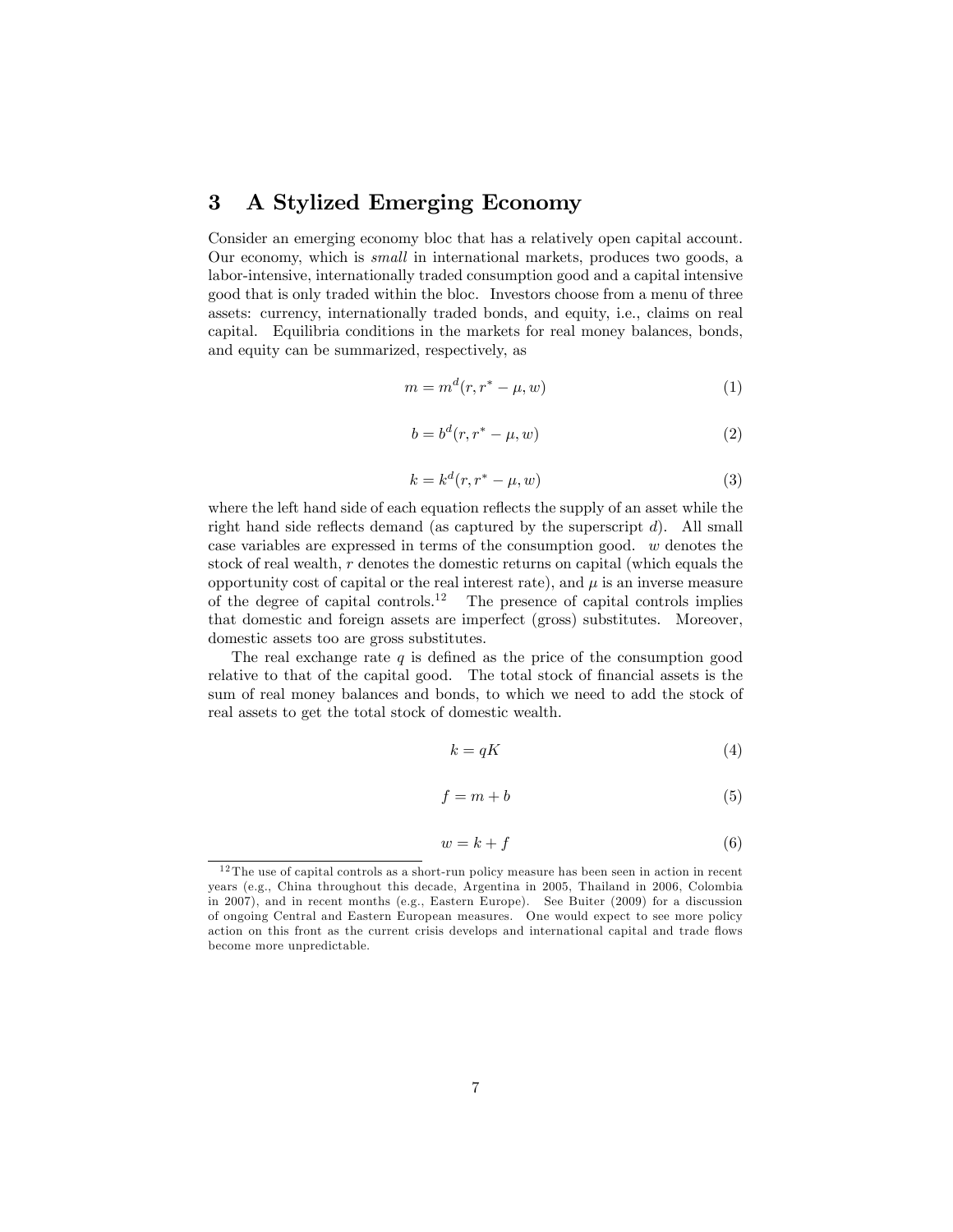Assuming full employment and flexible prices,<sup>13</sup> general equilibrium Stolper-Samuelson reasoning implies that the real exchange rate (that is, the relative price of the capital-intensive good) is a function of the real return on equity.

$$
q = q(r); \ q' > 0 \tag{7}
$$

In developing countries with skill and capital shortages and factor market rigidities, the elasticity of factor substitution is likely to be low, at least in the short run. This implies that  $q'$  is likely to be low. We maintain this assumption throughout the remainder of our analysis.

Finally, the monetary authority or central bank is assumed to target both the nominal exchange rate and the level of international reserves. The pursuit of both a monetary policy and a pegged exchange rate requires the presence of some degree of capital controls.

$$
m = R \tag{8}
$$

where R represents foreign exchange reserves with the central bank. Thus, money supply endogenously responds to the level of reserves that the central bank aims at maintaining, with official reserve transactions playing the role of determining the availability of real cash balances. $^{14}$ 

Equations (1)-(8) can be reduced after substitutions to three excess demand equations in three unknowns.<sup>15</sup>

$$
M(b, \mu, r; \chi) = f - b - R = 0 \tag{9}
$$

$$
B(b, \mu, r; \chi) = b^{d}(r, r^{*} - \mu, q(r)K + f) - b = 0
$$
\n(10)

$$
L(b, \mu, r; \chi) = k^{d}(r, r^{*} - \mu, q(r)K + f) - q(r)K = 0
$$
\n(11)

where  $\chi$  is a vector of exogenous variables and/or parameters. The structure of our simple model can be explained as follows. The stocks of financial and real assets, and hence of domestic wealth are state variables. Given the exchange rate and reserve targets, equation (9) determines the supply of internationally traded bonds available to the private sector. Equations (10) and (11) then determine the degree of capital controls and the return on domestic real assets required to clear the bond and equity markets. We assume throughout our analysis that own price elasticities dominate cross-price elasticities.

 $13$  Full employment may seem to be a strong assumption but, considering the main objective of this exercise, it does help simplify matters if we abstract away from issues pertaining to employment and wage determination. Moreover, near full employment becomes a more plausible assumption in the context of an emerging economy with few social security benefits or unemployment insurance programs if we think of employment as including both the formal and informal sectors.

<sup>&</sup>lt;sup>14</sup>In other words, the central bank sells and purchases foreign assets in exchange for currency in order to maintain it's targets.

<sup>&</sup>lt;sup>15</sup> Notice that since f is a predetermined variable, only 7 of the eight equations (1)-(8) are independent.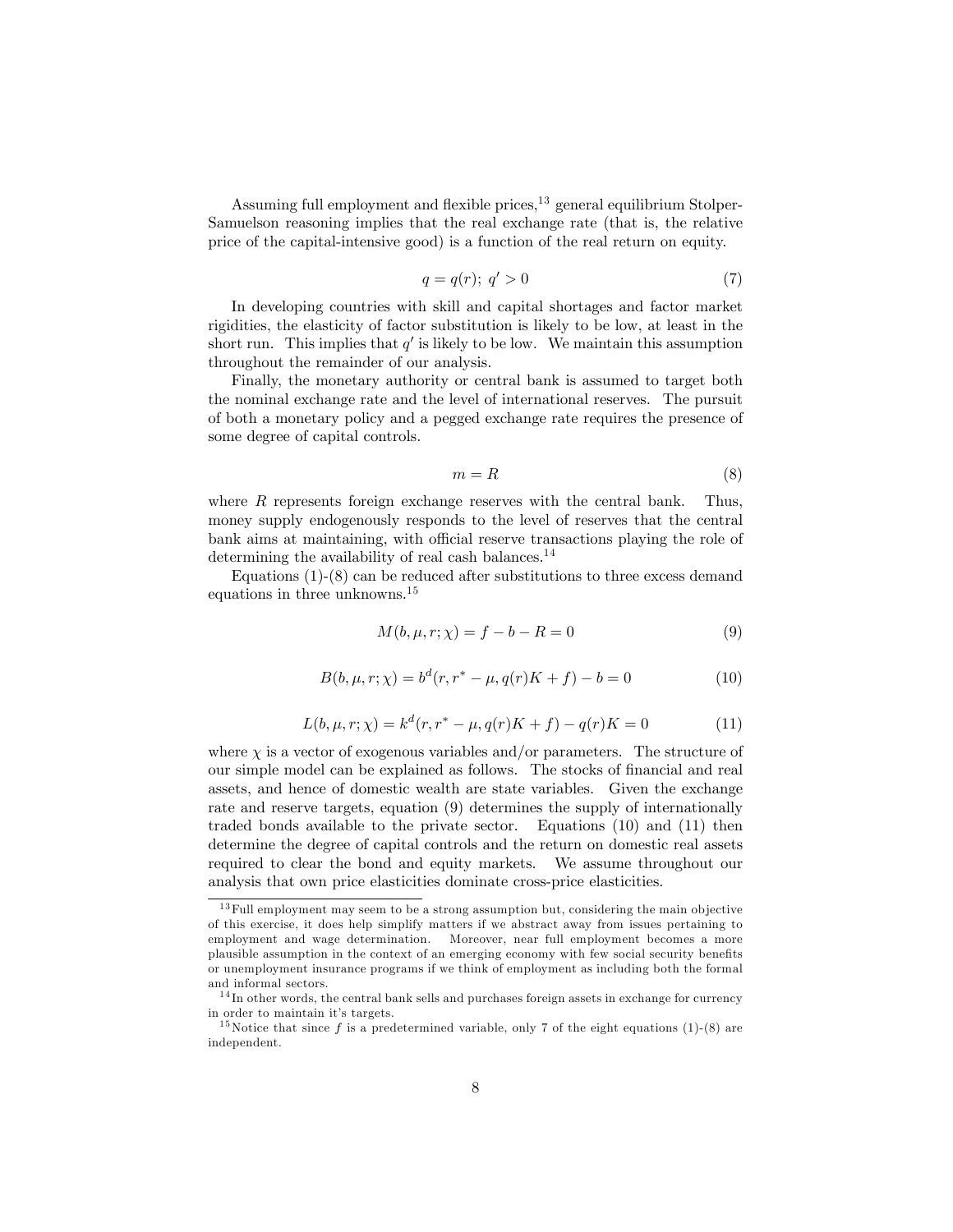Capital accumulation equals new investment net of depreciation .

$$
\dot{K} = \gamma(q, K) - \delta K = \varphi(r, K); \ \varphi_i > 0 \tag{12}
$$

where the sign of  $\varphi_r$  makes use of equation (7), while that of  $\varphi_K$  assumes that the general equilibrium Rybczynski effect dominates the effect of capital depreciation. The behavioral specification for investment can be directly derived from equation (12), and expressed as follows:

$$
I = \dot{K} + \delta K = \psi(r, K); \ \psi_i > 0 \tag{13}
$$

Saving is assumed to be a function of the real interest rate and wealth, the latter through the Metzler wealth effect. Thus,

$$
S = \sigma(r, K, f); \ \sigma_r > 0, \ \sigma_K, \ \sigma_f < 0 \tag{14}
$$

where the direct effect of the real interest rate on savings is assumed to dominate the Metzler channel. Furthermore, due to these offsetting effects, our analysis also assumes that the interest rate elasticity of savings is relatively low (i.e.,  $\sigma_r < \psi_r$ ). This assumption appears to be consistent with stylized facts. Precautionary motives tend to play an important role in savings in East and South East Asian economies. In other words, households appear to target a certain level of wealth. Moreover, a significant proportion of investment tends to originate from retained earnings out of profits (returns on capital). These characteristics may help explain why investment was relatively low and saving high in spite of low interest rates in the earlier years of this decade.

Turning to the dynamic behavior of the economy, the national stocks of Önancial and real assets adjust over the longer run as a result of savings and investment. The current account surplus is the excess of savings over investment. By another identity, it also equals in magnitude the sum of capital account deficits and official reserve transactions. Thus,

$$
\dot{f} = S - I = \lambda(r, K, f); \ \lambda_i < 0 \tag{15}
$$

where  $r = r(K, f)$ . Comparative statics exercises lead us to conclude that  $r_K > 0$ , while, again assuming that own-price effects dominate, the sign of  $r_f$ is ambiguous. The rise in wealth resulting from an increase in the financial stock creates excess demand for money, bonds, and equity. The former two put upward pressure on the rate of return on real assets while the latter has the opposite effect. We assume that the former effect dominates for two reasons. Firstly, due to offsetting effects, making the opposite assumption would require that the demand for bonds be very sensitive to capital controls. Secondly, making the latter assumption renders the system unconditionally unstable.

We can now study the dynamic behavior of our system as the stocks of assets adjust to their long-run values. Our dynamic system can be summarized by two equations in two state variables,  $f$  and  $k$ .

$$
\dot{K} = \Phi(K, f); \ \Phi_i > 0 \tag{12'}
$$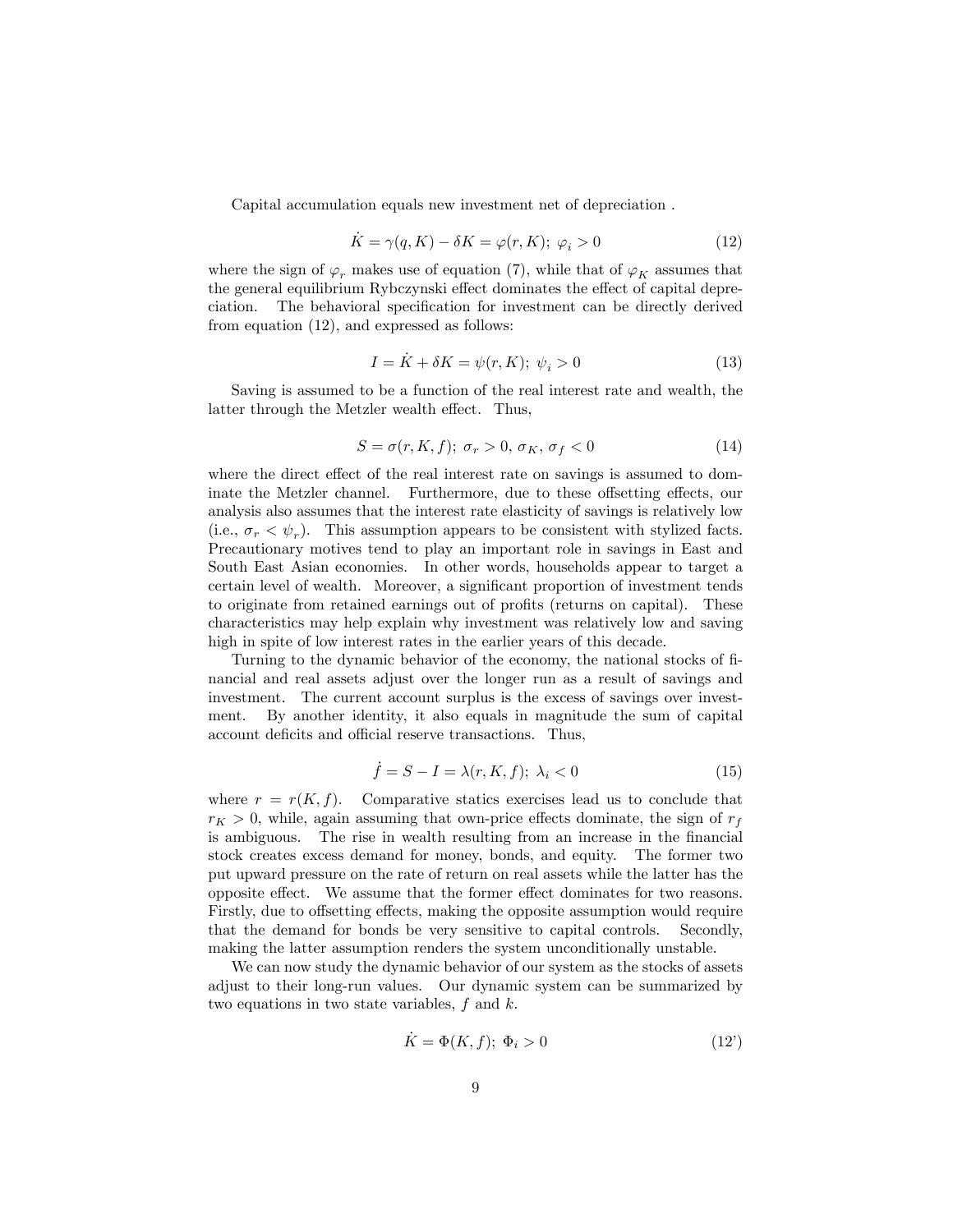$$
\dot{f} = \Lambda(K, f); \ \Lambda_i < 0 \tag{15'}
$$

Equations  $(12)$  and  $(15)$  yield two cases, one stable and the other saddle path stable. We call these Case 1 and Case 2, respectively. Figures 8 and 9 illustrate these cases graphically. The negatively sloped dotted line in Figure 9 represents the saddle path. In the interest of brevity, our analysis mostly focuses on Case 1, although, where interesting, we will also highlight aspects of the other scenario.

#### 3.1 Comparative Statics and Adjustment to Equilibrium in the Long Run

In this section, we carry out four short-run comparative static exercises assuming the stocks of financial and real assets to be predetermined variables: (1) open market operations to maintain a higher level of reserves, (2) a policy induced change in savings, (3) a shift in preference towards internationally traded bonds, and (4) an increase in the risk-adjusted yield on international bonds. These experiments attempt to capture either recent economic developments or possible future economic shocks. Table 2 summarizes the results. We then analyze the evolution of the current account balance and the capital stock as the economy adjusts to its long-run steady state in each case.

#### 3.1.1 An increase in the targeted holdings of central bank reserves

Aizenman and Marion (2002) and Aizenman and Lee (2007) have argued that precautionary savings rather than mercantilism should be seen as the driving force behind the massive build up of foreign exchange reserves by Asian nations in the years following  $1998<sup>16</sup>$  Now that global uncertainty has increased, might emerging countries feel a renewed need to build up precautionary reserves? In our framework, an increase in the targeted level of foreign exchange reserves is akin to an expansionary monetary policy. At a given level of wealth, the decline in bonds available to the public requires stricter capital controls in order to reduce the incentive to hold bonds in private portfolios. Furthermore, a lower return to claims on real capital now suffices to induce investors to hold equity.

Put differently, the central bank emits money in exchange for its purchase of reserves. Capital controls must be tightened and the return on equity must decline in order to induce agents to hold the extra available cash. The current account experiences a greater surplus (or a lower deficit) because while savings and investment both decline, the former falls more.

Turning to the dynamic adjustment of stocks over time, the decline in the returns to capital following a rise in the targeted level of reserves leads to capital decumulation (equation  $(12)$ ) and accumulation of financial assets, that is, a current account surplus (equation (15)). As capital decumulation proceeds, the stock of capital falls, which magnifies the initial decumulation (equation  $(12<sup>i</sup>)$ )

 $16$  See also Durdu et al. (ming).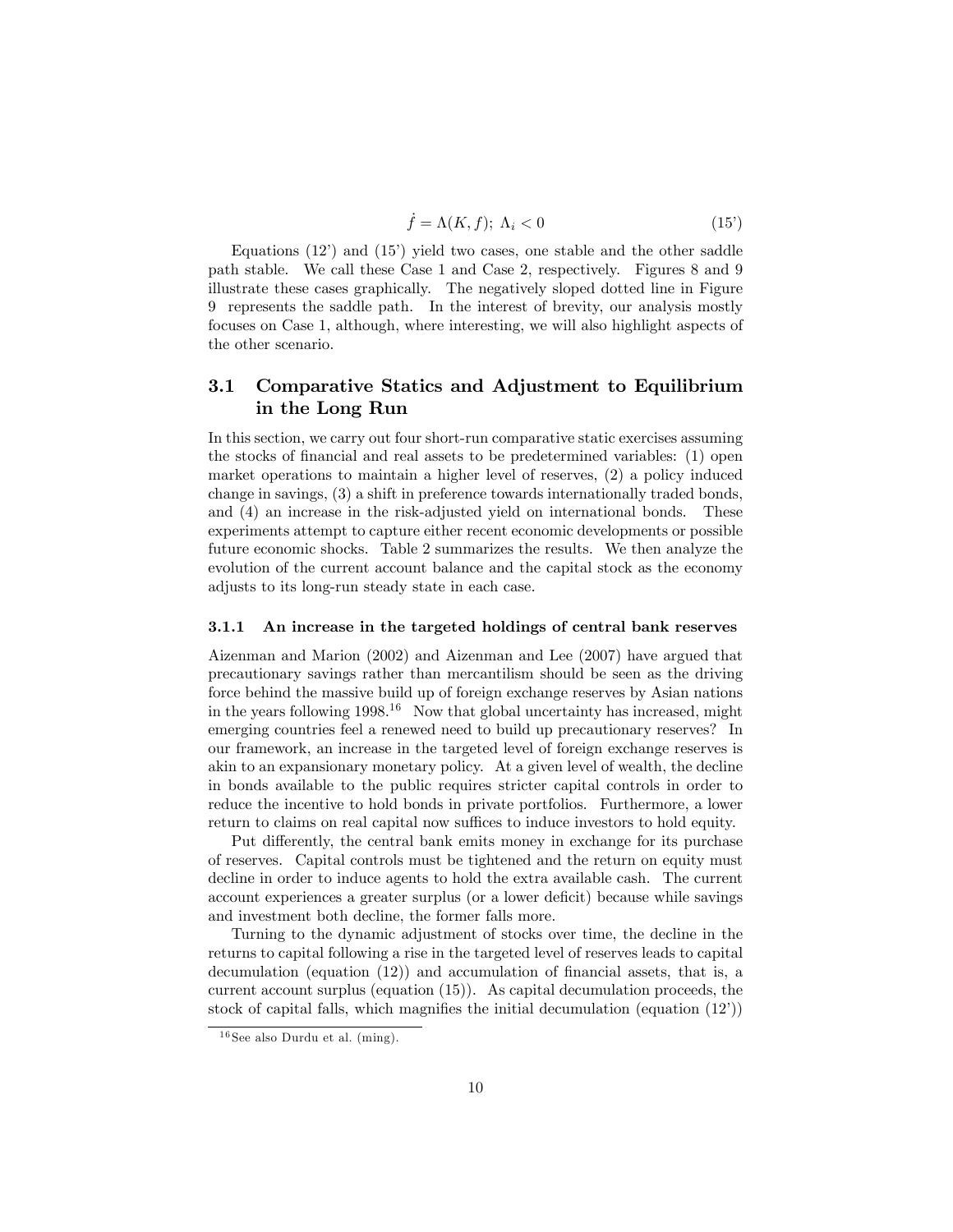and current account surpluses (equation  $(15')$ ). Notice that the condition for the determinant of the system to be positive is that  $\frac{\Phi_K}{\Phi_f} < \frac{\Lambda_K}{\Lambda_f}$ . Thus, the higher  $\Phi_f$  is, and the lower  $\Phi_K$  is, the greater the likelihood that the system is stable. Intuitively, the greater the dampening effect of a rise in the level of financial assets on the initial decumulation of capital, and the lower the sensitivity of accumulation to the level of the capital stock (i.e., the Rybczynski effect), the more likely it is that the economy reaches a new steady state equilibrium with a positive level of capital stock. In the alternative case where a saddle path equilibrium exists, the initial capital accumulation gets magnified through the dominant Rybczynski effect and the capital stock vanishes unless something guides the system to the new saddle path. Possible candidates are evolving expectations or policy action. Graphically, both the  $\dot{f} = 0$  and  $\dot{K} = 0$  isoclines shift to the right as a result of the decision to target higher reserves. Notice that, since a decline in the real rate of return on capital has offsetting effects on saving and investment, the former isocline shifts less in both the horizontal and vertical directions.

In the stable case shown in Figure 10, the financial stock is higher and the capital stock lower at the new steady state. Capital decumulation is continuous along the asymptotic adjustment path, while the current account experiences continuous surpluses. A slower speed of adjustment of the current account may lead to overshooting with current account surpluses and capital decumulation followed by deficits and capital accumulation.

In the knife-edge case, assuming that the economy jumps to the new saddle path, the capital stock is higher while the Önancial stock is lower at the new steady state.

#### 3.1.2 A policy-induced decline in private savings

A few Asian governments have introduced measures to boost private consumption.<sup>17</sup> A decline in savings can be modeled in our framework by a fall in an autonomous component of savings. Since the equilibrium values of  $r, \mu$ , and b are determined independently of the level of current savings and investment, these are unchanged. On the external front, a current account deficit arises.

The dynamics of the adjustment to the new steady state are more involved. The initial negative shock to savings results in Önancial asset decumulation through current account deficits. The effect of financial asset decumulation on capital accumulation is negative  $(\Phi_f > 0$  in equation (12<sup>*i*</sup>)). The decline in Önancial and real asset stocks dampens the Önancial decumulation (both due to the Metzler effect on savings and the increase in net savings following the decline in real returns on capital). The current account deficit shrinks as a result until it turns into a surplus. As the stock of financial assets rises beyond this point, capital accumulation turns less negative  $(r_f > 0)$  until the new steady state is reached. Along the most direct path, the adjustment involves continuous decumulation of real capital. The capital stock is lower and the financial stock

 $17$  These measures have taken the form of handing out consumption coupons in some cases including Korea and Taiwan.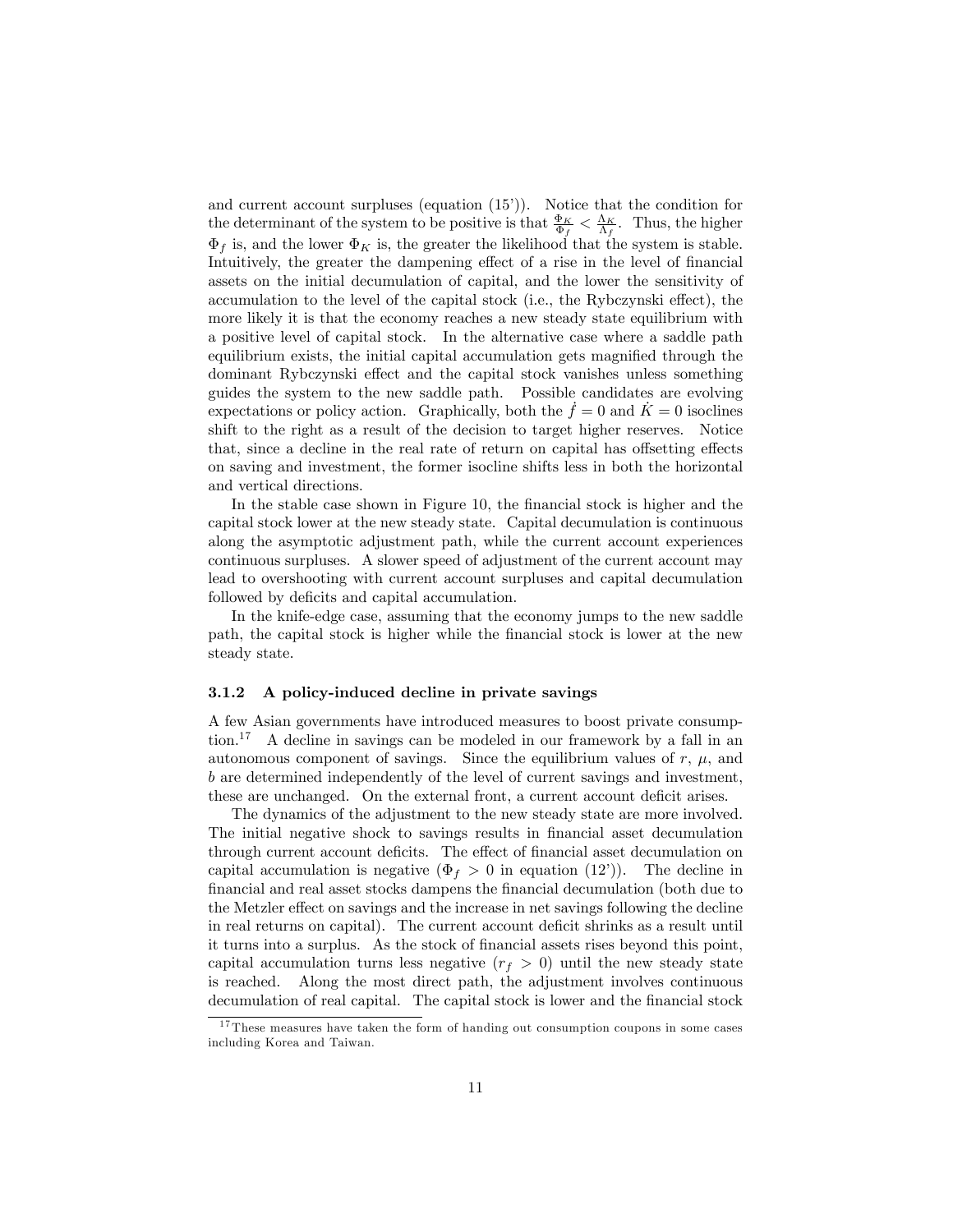higher at the new steady state. In terms of Figure 11, the  $\dot{f} = 0$  isocline shifts to the left.<sup>18</sup>

#### 3.1.3 A shift in preferences towards bonds

As international investors rush towards secure and liquid assets, mainly industrialized country treasury bonds, a number of economists and policy makers have in recent months expressed concern over the potential loss of developing country access to international credit markets. Another interesting policy experiment would, therefore, be the crowding out of emerging market investors in international portfolio markets. Since we assume a constant level of central bank reserve holdings with an endogenously adjusting supply of international bonds to the private sector at a point in time, our framework does not allow for analyzing supply constraints in the bond market unless we modify it. We can, however, explore the problem from another angle. Suppose an excess demand for bonds is created, not due to constrained supply, but rather due to a shift in preferences toward international bonds. The immediate impact of the excess demand for bonds created forces the monetary authority to tighten capital controls. A lower return to real capital is now consistent with equity market equilibrium, thanks to the capital controls. The dynamic adjustment to and the qualitative nature of the new steady state will, therefore, be similar to the case of increased reserve accumulation, and need not be discussed in any detail here. Readers are instead directed to Section 3.1.1 for an analysis of the dynamics involved. In the stable case, the composition of domestic portfolios shifts towards financial assets as the economy runs continuous current account surpluses to satisfy the greater demand for foreign bonds.

#### 3.1.4 An increase in risk-adjusted returns on international assets

Recent months have seen a rise in risk perceptions, and a resulting flight to quality. An increase in the given yield on bonds, in our framework, has no direct effect on the money market. However, it does create excess demand for bonds. Given itís exchange rate and reserve targets, the monetary authority is forced to tighten capital controls in order to offset the increased attractiveness of foreign assets. More specifically, the monetary authority will be forced to raise the cost of foreign borrowing sufficiently to exactly offset the increased attractiveness of international assets. The yield on domestic equity, and hence it's relative price, remains unchanged, which in turn means that savings and accumulation remain unaffected. No adjustment is required over time as long as the reserve and exchange rate targets do not change.

<sup>&</sup>lt;sup>18</sup>In Case 2, where there is saddle path stability,  $\Phi_f$  is relatively low and  $\Phi_K$  relatively large, so that capital decumulation continues even after the stock of financial capital begins to rise. Unless something guides the system to the new saddle path, the economy loses its entire capital stock.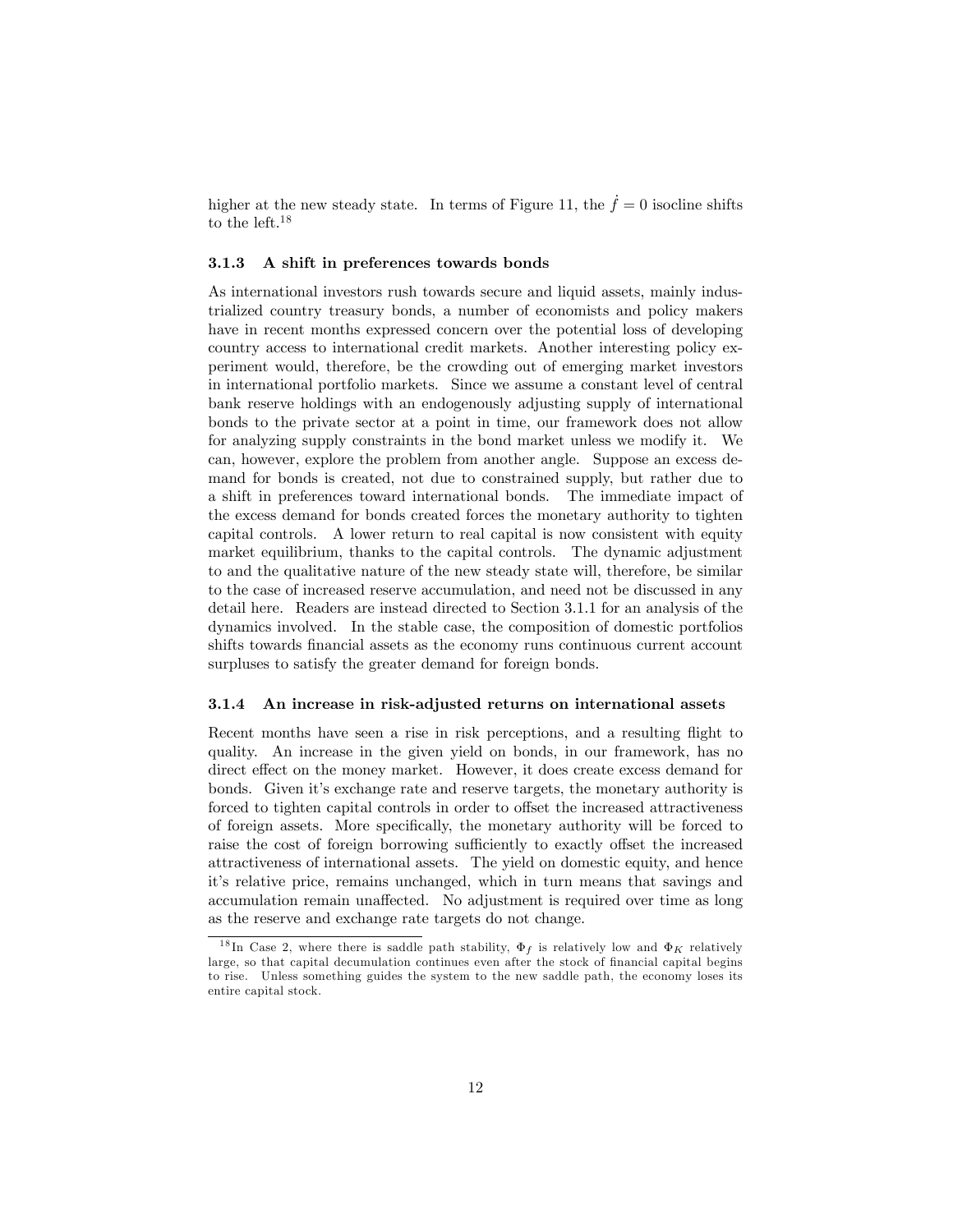### 4 Implications and Concluding Remarks

Before we expand on the implications of the thought experiments carried out in the previous section, it is important to revisit some of the limitations of our framework. Agents in our economy have access to only three assets: money, bonds denominated in the international currency, and claims on real capital. In particular, there are no domestic currency denominated bonds. Some analysts such as Burger et al. (2009) attribute the absence, so far, of an Asian crisis-like financial collapse and currency run in emerging economies partly to the development of such markets. The fact that bond prices are determined internationally may be a good assumption for individual countries but perhaps less so for the emerging country bloc as a whole. Our dynamics do not explicitly consider the time variance of risk premia. Thus, we abstract away from some important portfolio balance considerations. Central banks are assumed to target monetary aggregates. In actual practice, many central banks target short-term interest rates instead.<sup>19</sup> Finally, the assumption regarding the non-tradable nature of capital goods is questionable. This assumption is made mainly for analytical convenience,<sup>20</sup> but also because we define capital to include buildings, infrastructure, and other kinds of capital that is not easily traded across borders. Emerging economies are major exporters of consumer goods, but do also trade significantly in capital goods. In so far as these economies mostly target consumer goods markets in industrial countries while purchasing a major proportion of capital goods from each other, however, the assumption may still be a good working hypothesis for the these countries as a bloc.

In spite of these limitations, our framework does allow us to explore some interesting questions in a simple set-up where the central bank targets both the exchange rate and the level of reserves. This set-up reflects the widespread belief that Central Banks in major emerging economies have, in recent years, attempted to both maintain a competitive exchange rate and build a cushion of foreign exchange reserves. The motives behind this behavior have been a subject of much debate, with opinion split between those attributing it mainly to precautionary versus mercantilist motives. From a broader perspective, however, these two motives should be seen as complementary targets. Mercantilist objectives would require that the exchange rate be targeted at a competitive or even undervalued level, while precautionary motives would require that foreign exchange reserves provide an insurance against external and internal drains. The exchange rate target facilitates achieving the reserve target. Achieving the reserve target, on the other hand, makes it easier to stabilize the exchange rate at a desired level, and to reduce problems arising from currency mismatches on domestic balance sheets that often follow a sudden collapse of the exchange rate in an economy with heavy liability dollarization. Put differently, a massive war chest of reserves may mitigate the "fear of floating" by ensuring that the

 $19$ Although in the largest emerging economy in our sample, i.e., China, monetary authorities do targer monetary aggregates.

 $^{20}$ It enables us to determine investment without having to make further constraining assumptions.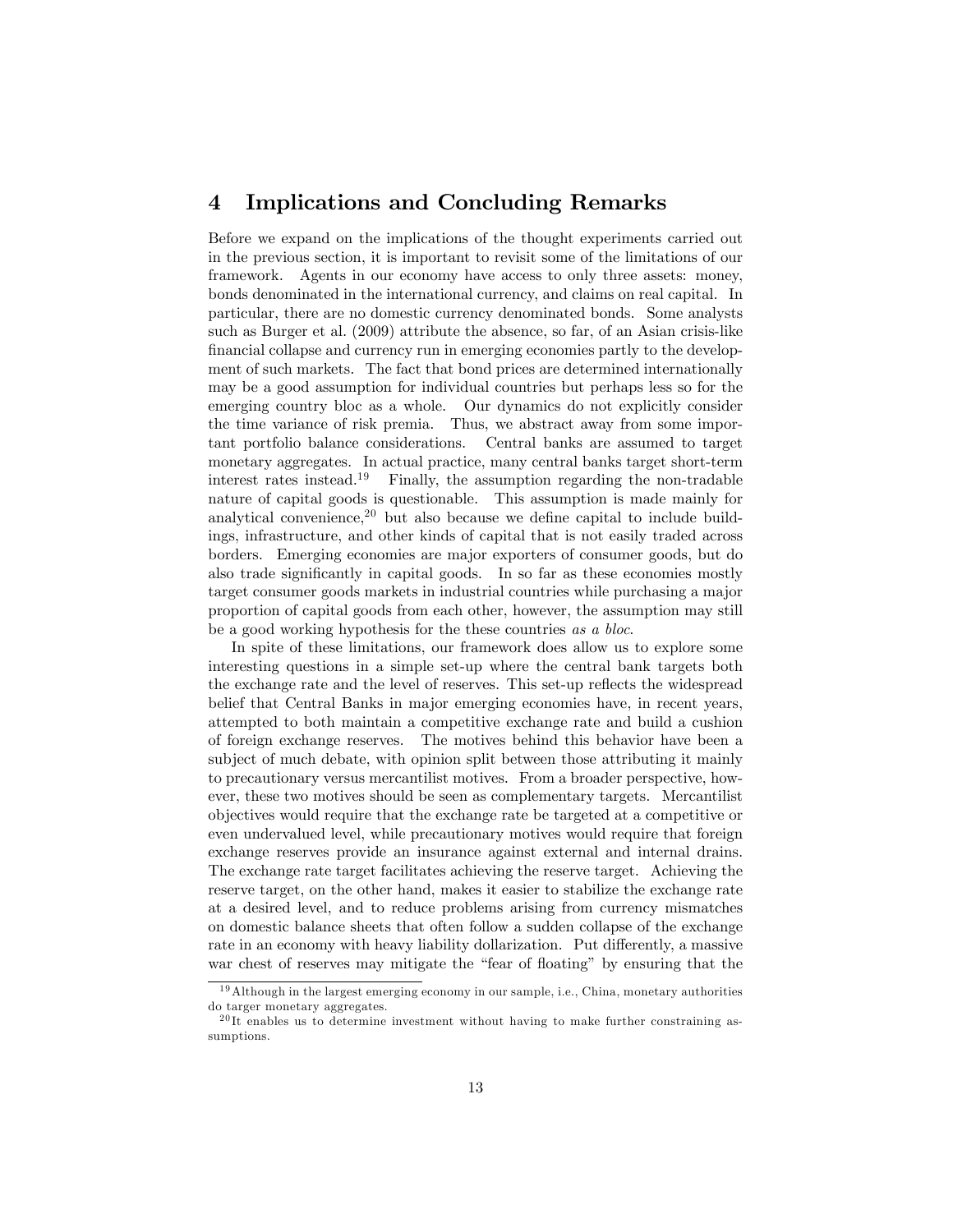floating remains within a desirable range.

One way for central banks to respond to reigning international volatility and uncertainty is to reinforce the Öre walls that they have so painstakingly built up over the years. The monetary expansion resulting from an increase in the reserve target of central banks requires tightening capital account restrictions and a decline in equity returns in order to induce domestic residents to hold the bigger stocks of real money balances. The rise in net savings generates a current account surplus which is accompanied by offsetting official reserve transactions. Since the return on real capital affects both saving and investment, the composition of domestic wealth shifts towards financial assets during the adjustment to the new steady state in the stable case. The economy experiences continuous current account surpluses along the asymptotic adjustment path.

A áight to quality towards international bonds would have a similar impact in terms of how the economy adjusts to the new steady state. Both an increase in the reserves target and an increase in private preference for international bonds will have to be accompanied by tighter capital controls given the constraints imposed by the policy targets.

Finally, lowering the domestic saving rate has a similar effect in terms of shifting the composition of domestic assets toward the financial sector over time. However, a key difference lies in the fact that the initial current account deficit generated as a result of lower net savings helps avoid protectionist retaliation, at least during the initial period of adjustment. Since the central bank maintains its holdings of bonds, the private sector finances the additional spending and current account deficits by selling bonds. It is only the latter part of the adjustment period that involves current account surpluses.

Thus, in almost all the cases formally considered, shocks in the presence of exchange rate and reserve targeting translate into a shift in the structure of the economy towards Önancial assets. This Önancialization could be seen as the implicit counterpart to the de-Önancialization that is likely required in industrialized countries, especially the ones that are responsible for the excess demand side of global imbalances. However, the reserve and bond-related shocks also involve continuous emerging country current account surpluses. This raises broader questions about sustainability that we now briefly turn to.

One way to pose the larger question is to recall that recovery in Asia from the crisis in 1997-98 involved sustained current account surpluses and investmentand export-led growth. The accompanying capital account surpluses meant that central banks had to step in a major way to complement export acceleration with reserve accumulation. Considering that foreign exchange reserves may now be under pressure following an international áight to safety, and assuming that recent events would bolster central banks' desire to maintain a reserve cushion, would a repeat of the last decade be feasible? In our simple framework, emerging economies can only continue to target exchange rates and reserves in most cases if they tighten capital controls while running continuous current account surpluses accompanied by Önancialization over time. With global trade and capital flows unwinding, can this process be sustained?

The answer, as of now, seems to be no. Looming signs of rising unemploy-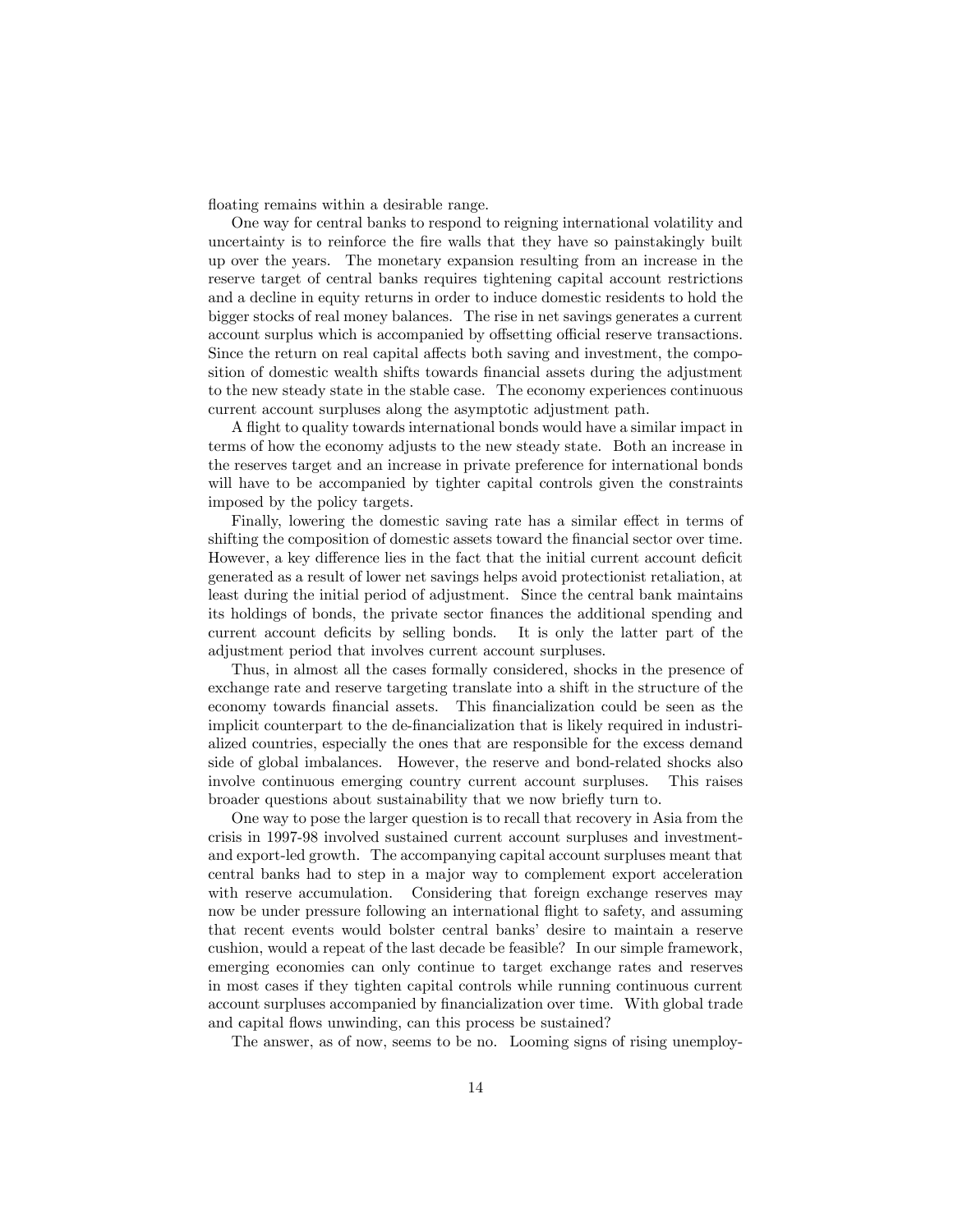ment and political instability in several emerging economies put policy makers under pressure to pursue the old path with renewed vigor. As unemployment rises in the rest of the world, however, and governments come under increasing pressures to protect the real sector, huge current account surpluses in emerging economies - with exports and imports both growing, albeit at different speeds may be a relic of the past. As protectionist measures gain currency worldwide, industrialized country markets are unlikely to provide the traction required for emerging economy recovery in the near future. Thus, while it may be advantageous for an emerging economy to simultaneously target reserve and exchange rate levels with the help of capital controls, the world that is shaping around us is unlikely to allow for a replay of the post-Asian crisis decade with huge global imbalances emanating mainly from continuous current account surpluses on the developing country side and deficits on the US side. Moreover, capital controls typically grow harder to maneuver with time, given technological and political considerations, although arguably the economic case for these is quite strong.

What other options are left on the table? Given international monetary conditions, monetary policy is not likely to play a significant role in *driving* long-term recovery, although given that major economies appear to be in a situation approximating a liquidity trap, it may *facilitate* the path of fiscal policy. Furthermore, in our simple framework, monetary policy tends to create continuous current account surpluses, which may be interpreted as a beggarthy-neighbor practice. Fiscal stimulus and a turn toward domestic demand-led growth may be the most effective option given the circumstances. Such a stimulus helps to shift resources towards the non-tradable sector in developing countries, and if globally coordinated, reduces the risk of beggar-thy-neighbor policies in a traditional two-country Keynesian framework. In our simple model, where the Central Bank puts a premium on exchange rate and reserve stability, a fiscal stimulus in the form of consumption subsidies helps unwind global imbalances by generating emerging country current account deficits in the short run. Finally, if the Central Bank targets the exchange rate, globally coordinated fiscal policy becomes even more effective in a Mundell-Fleming kind of framework. It mitigates the need for competitive devaluations, generates employment while dampening external imbalances, and, to the extent that shifting resources towards the non-tradable sector is incompatible with promoting industrialization based on consumer goods industries, $^{21}$  it limits negative long-term consequences.<sup>22</sup> Moreover, to the extent that their primary fiscal balances are better than on the eve of the Asian crisis, emerging countries are in a much better position to sustain an expansionary fiscal stance.

Over the longer horizon, a complementary approach would be the development of international institutional arrangements that can mitigate the insurance motive for reserve accumulation. The swap lines arranged between the US Federal Reserve, the European Central Bank, and the monetary authorities of several emerging countries for the first time during the current crisis have been

<sup>&</sup>lt;sup>21</sup> Although in our simple framework, this implies greater production of capital goods, which may not be an undesirable development.

 $2^{22}$  Since a coordinated stimulus limits relative price movements.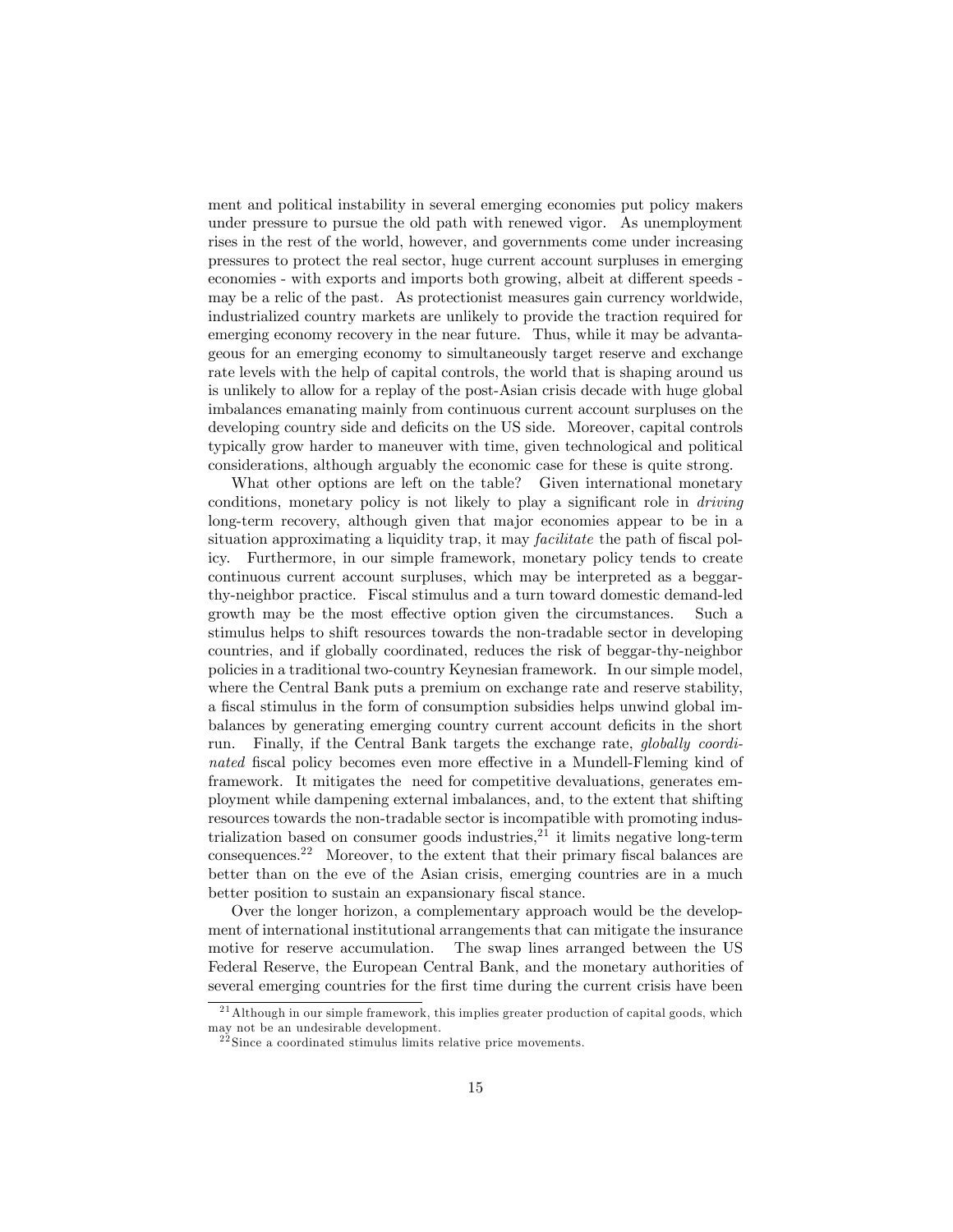a healthy development in this regard. In addition to increasing global dollar liquidity, these have the added effect of mitigating emerging economy central bank concerns. The short-term liquidity facilities introduced by the International Monetary Fund also help, albeit in a limited way, considering the gap between the resources potentially required and those actually available. New issuance of a globally acceptable non-dollar unit of account such as the IMF's Special Drawing Rights (SDRs) is a step in the right direction.

In conclusion, Bretton Woods II is unlikely to rise from the ashes. If we assume that, (a) emerging economies, having concluded from recent global developments that policies adopted over the last decade have paid off, would want to manage the level of their reserve holdings and exchange rates, and (b) the industrialized world, that is the region with large current account deficits, is now less willing or able to generate excess demand, two broad policy actions would make sense. First, mitigating the mercantilist motive for targeting exchange rates recommends the pursuit of globally coordinated fiscal stimuli. Second, mitigating the precautionary motive for reserve accumulation strengthens the case for international insurance in the form of (global or regional) currency swap agreements, easier access to multilateral lending facilities, and greater regulation of international capital áows. In the present circumstances, emerging economies have a strong incentive to hold on to their reserves, since spending them may lead to a crisis of confidence. If the goal eventually is to put together a stable international order that avoids the major pitfalls of Bretton Woods II, large implicit guarantees in the form of a global lender of last resort (GLLR) may, therefore, also be needed. In emerging economies, a GLLR has the added salutary effect, in addition to maintaining liquidity, of addressing currency-related balance sheet mismatch problems. The devil, however, is in the details that are beyond the scope of this preliminary exploration.

#### References

- Aizenman, J., M. Chinn, and H. Ito (2009). Assessing the emerging global financial architecture: Measuring the trilemma's configurations over time. Technical Report 14533, National Bureau of Economic Research.
- Aizenman, J. and J. Lee (2007, April). International reserves: Precautionary versus mercantilist views, theory and evidence. Open Economies Review  $18(2)$ , 191-214.
- Aizenman, J. and N. Marion (2002, October). The high demand for international reserves in the Far East: What's going on? Working Paper 9266, National Bureau of Economic Research, Cambridge.
- Blanchard, O., G. Francesco, and S. A. Filipa (2005). International investors, the U.S. current account, and the dollar. Brookings Papers on Economic Activity  $(1)$ , 1–65.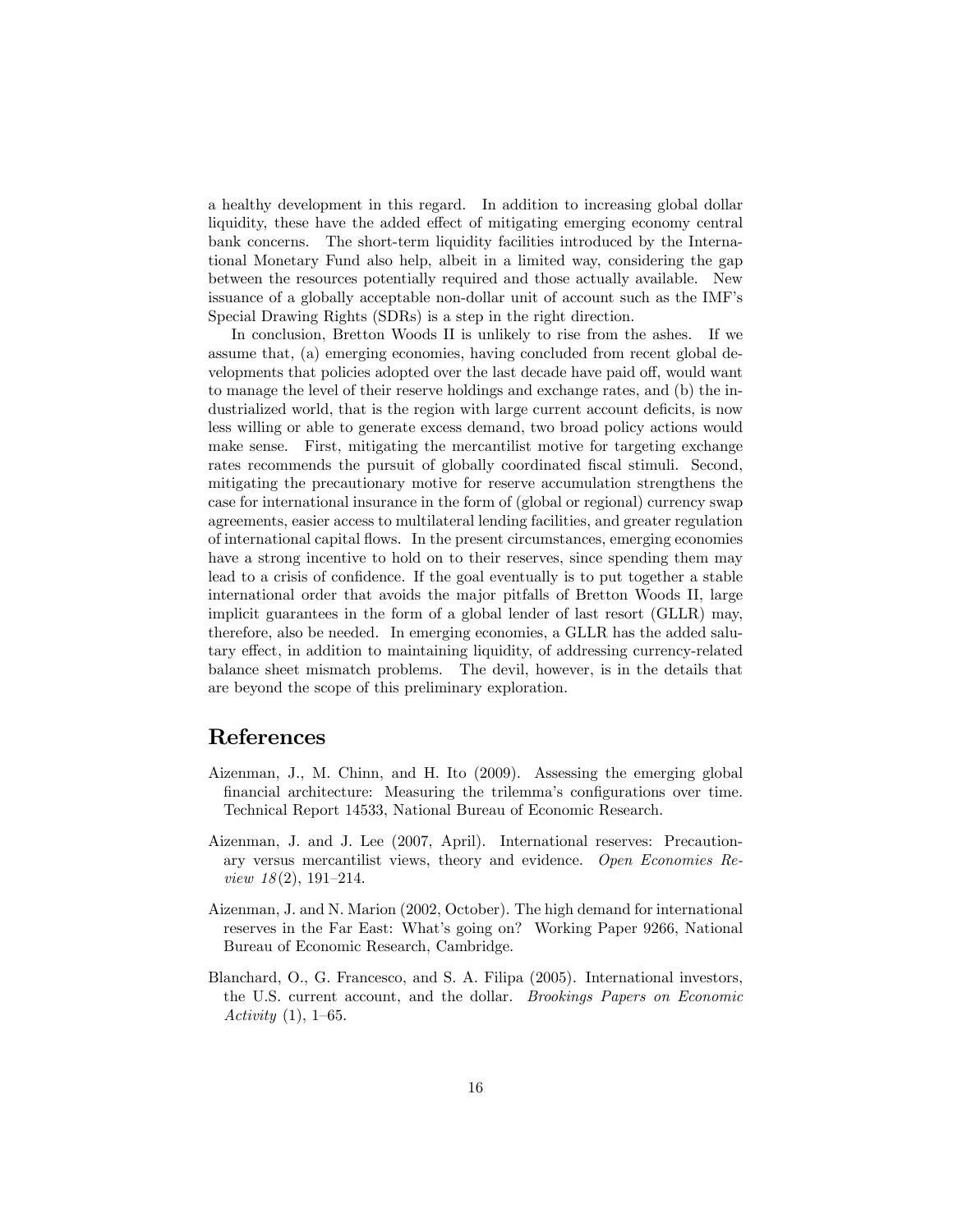- Buiter, W. (2009, February 18). The return of capital controls. Available at http://blogs.ft.com/maverecon/2009/02/the-return-of-capital-controls/.
- Burger, J., F. Warnock, and V. Warnock (2009). Global financial stability and local currency bond markets. Technical report.
- Calvo, G. and C. Reinhart (2002, May). The fear of floating. *Quarterly Journal* of Economics CXVII $(2)$ , 379-408.
- Dooley P., M., D. Folkerts-Landau, and P. Garber (2003, September). An essay on the revived Bretton Woods system. Working Paper 9971, National Bureau of Economic Research, Cambridge.
- Dornbusch, R. (1975). A portfolio balance model of the open economy. Journal of Monetary Economics 1,  $3-20$ .
- Durdu, C. B., E. G. Mendoza, and M. Terrones (Forthcoming). Precautionary demand for foreign assets in sudden stop economies:an assessment of the new mercantilism. Journal of Development Economics.
- Eichengreen, B. and J. Sachs (1985, December). Exchange rates and economic recovery in the 1930s. The Journal of Economic History  $\frac{45(4)}{925-946}$ .
- Frankel, J. and S.-J. Wei (2008, May). Estimation of de facto exchange rate regimes: Synthesis of the techniques for inferring flexibility and basket weights. Working Paper 14016, National Bureau of Economic Research, Cambridge.
- Institute of International Finance (2009, January). Capital flows to emerging market economies. Periodic briefing, Institute of International Finance, Washington, DC.
- International Monetary Fund (2008, October). World Economic Outlook. Technical report, International Monetary Fund, Washington, DC.
- Levi-Yeyati, E. and F. Sturzeneggar (2007, November). Fear of appreciation. Policy Research Working Paper 4387, The World Bank, Washington, DC.
- Obstfeld, M., J. Shambaugh, and A. Taylor (2008). Financial stability, the trilemma, and international reserves. Technical report.
- Obstfeld, M., J. Shambaugh, and A. Taylor (2009, March). Financial instability, reserves, and central bank swap lines in the panic of 2008. Working Paper 14826, National Bureau of Economic Research, Cambridge.
- Rose, A. (2007, September). A stable international monetary system emerges: Inflation targeting is Bretton Woods, reversed. Journal of International Money and Finance  $26(5)$ , 663–681.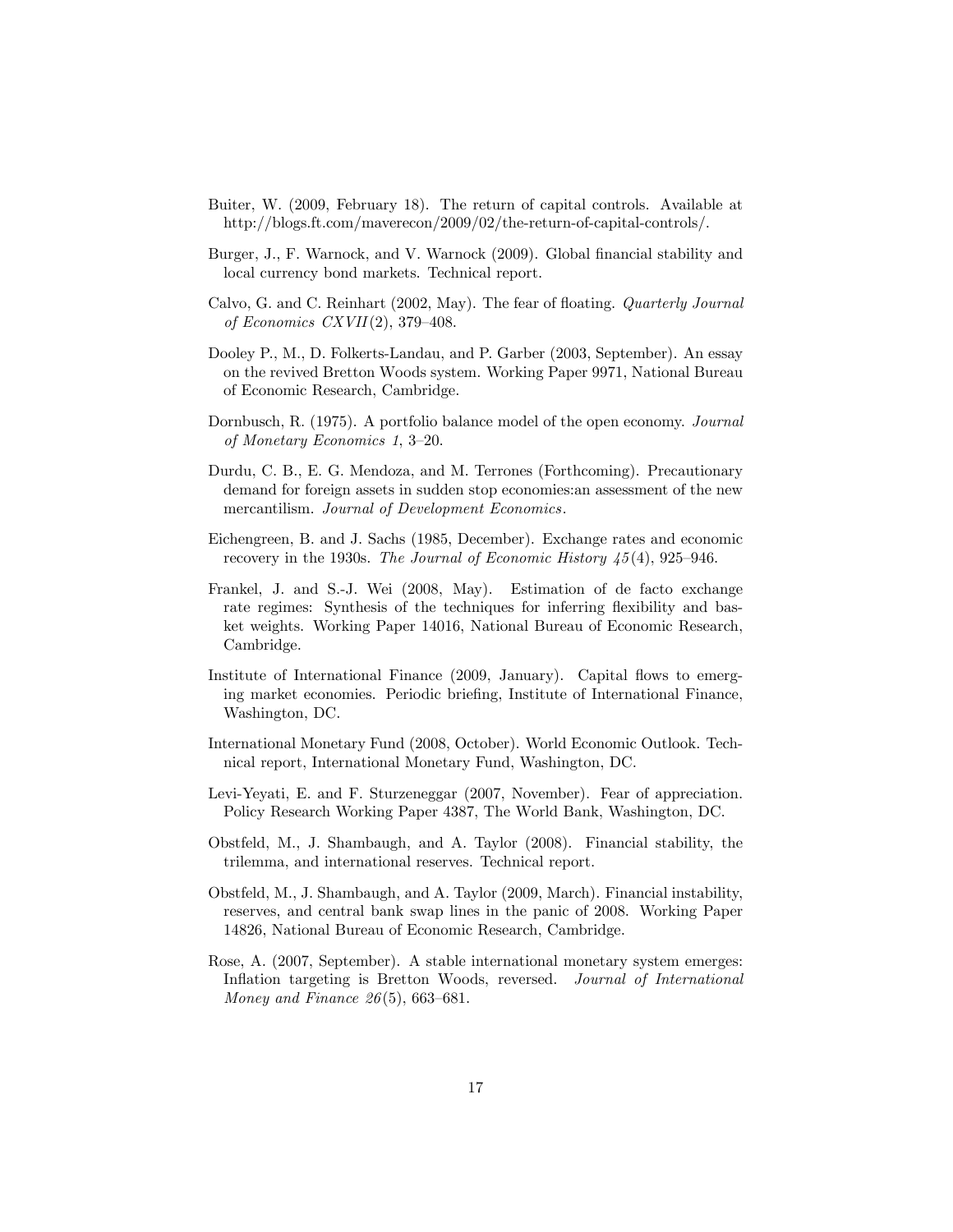| Regime                 | No. of    | Ave. $Res./GDP$ | Countries                             |  |
|------------------------|-----------|-----------------|---------------------------------------|--|
|                        | countries |                 |                                       |  |
| Currency board         | 3         | 36.25           | Hong Kong, Estonia, Lithuania         |  |
| Pegging                |           | 21.57           | China, Egypt, Hungary, Latvia,        |  |
|                        |           |                 | Pakistan, Slovak Rep., Venezuela      |  |
| Managed floating       | 9         | 39.53           | Argentina, Colombia, Czech Rep.,      |  |
|                        |           |                 | India, Malaysia, Peru, Russian Fed.,  |  |
|                        |           |                 | Singapore, Thailand                   |  |
| Independently floating | 10        | 14.83           | Brazil, Chile, Indonesia, Israel,     |  |
|                        |           |                 | Korea, Rep., Mexico, the Philippines, |  |
|                        |           |                 | Poland, South Africa, Turkey          |  |
|                        |           |                 |                                       |  |

Table 1: De Facto Exchange Rate Regimes as Classified by the International Monetary Fund (July 31, 2006)

Table 2: Short-Run Comparative Statics

| rapid 2. phore real comparative beautor |  |   |  |  |  |
|-----------------------------------------|--|---|--|--|--|
|                                         |  | u |  |  |  |
| Rise in $R$                             |  |   |  |  |  |
| Decline in $\sigma$                     |  |   |  |  |  |
| Rise in $b^d$                           |  |   |  |  |  |
| Rise in $r^*$                           |  |   |  |  |  |
| Rise in $k$                             |  |   |  |  |  |
| Rise in $f$                             |  |   |  |  |  |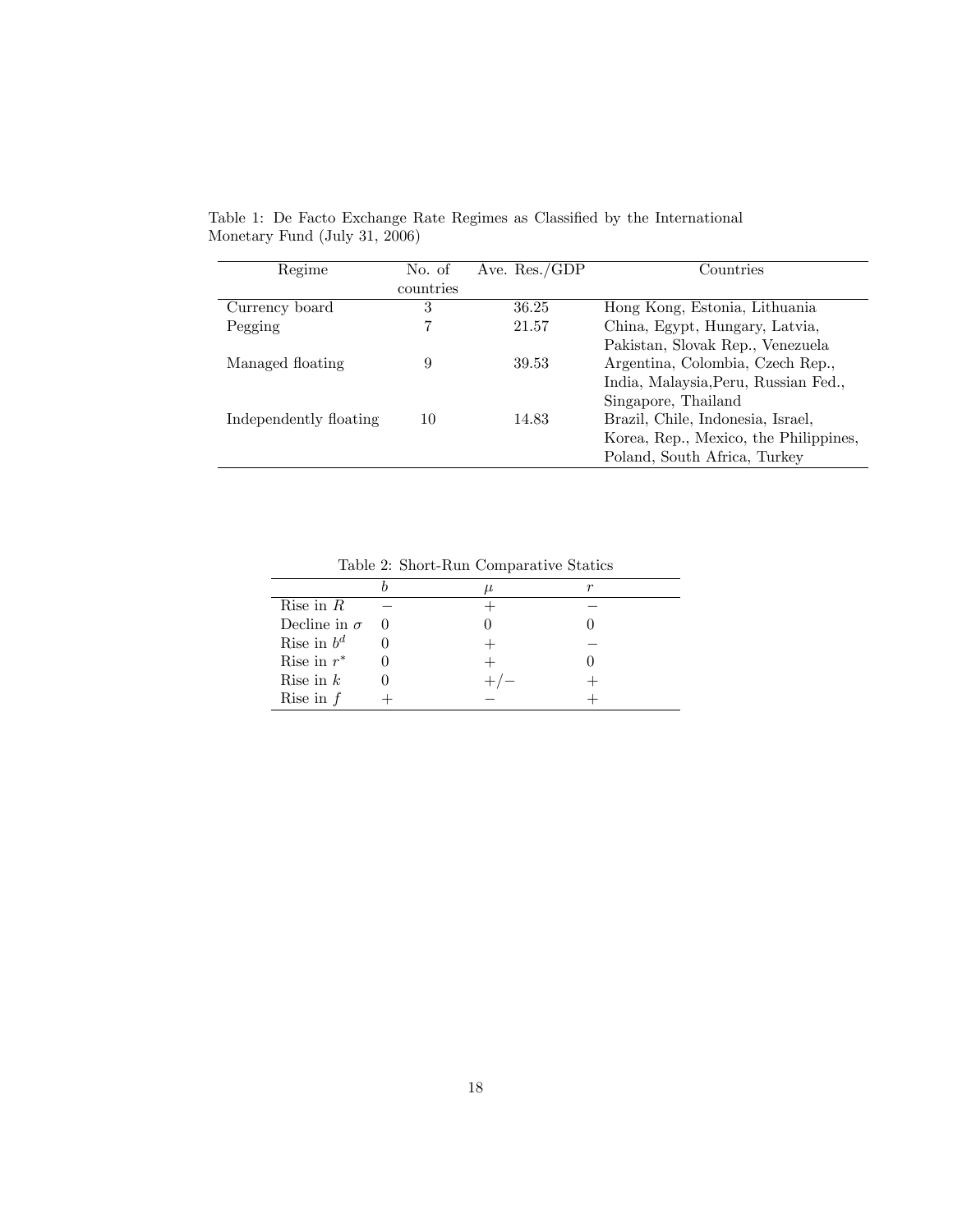

Figure 1: Total current account (CA) and capital account (KA) balances of emerging economies, 1996-2007.



Figure 2: Total reserves (left hand scale) and (unweighted) average reserve to GDP (right hand scale) ratios of selected emerging economies, 1996-2007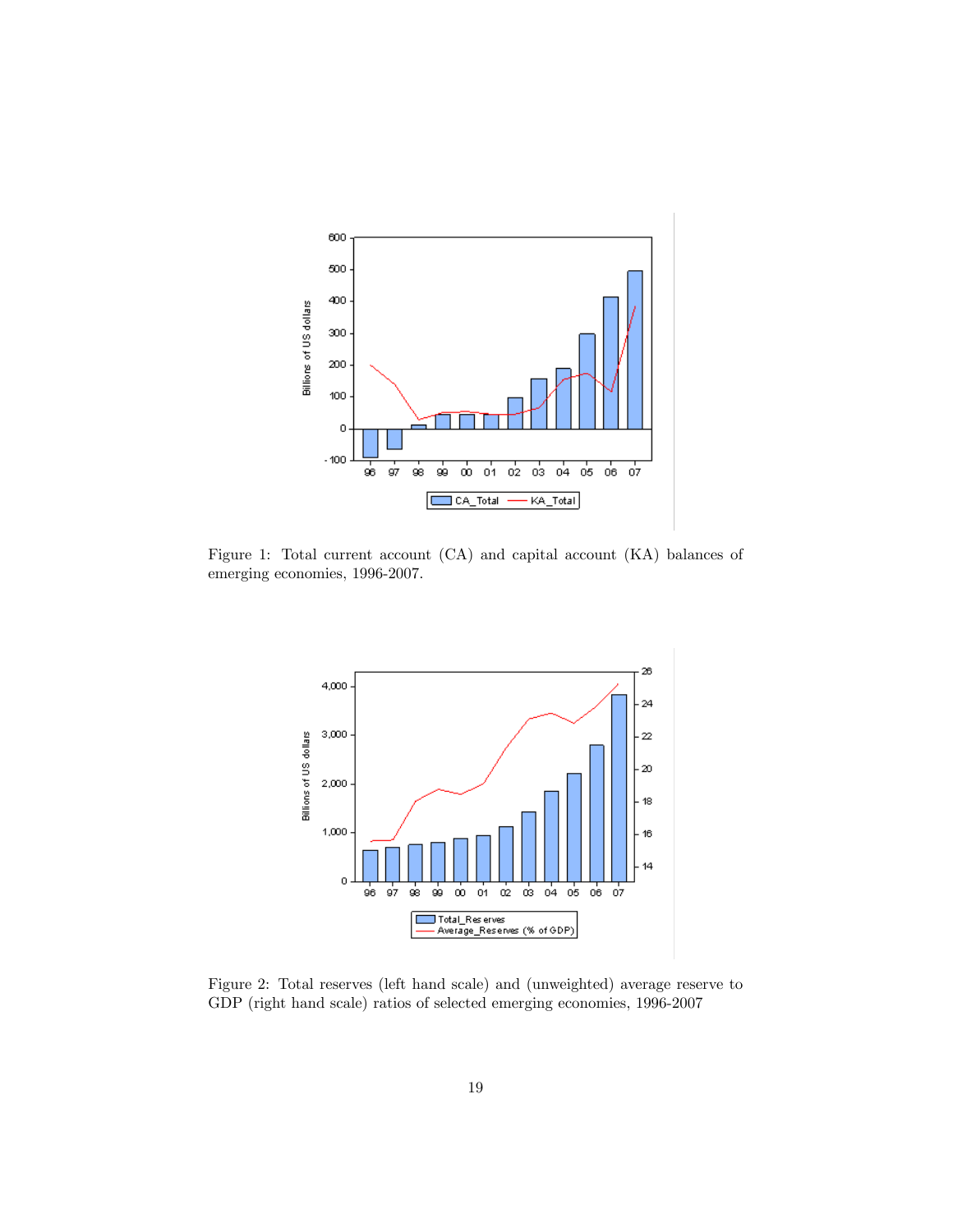

Figure 3: Monthly nominal exchange rates relative to the US dollar for a select group of emerging economies, 2005-2008. Figure 3: Monthly nominal exchange rates relative to the US dollar for a select group of emerging economies, 2005-2008.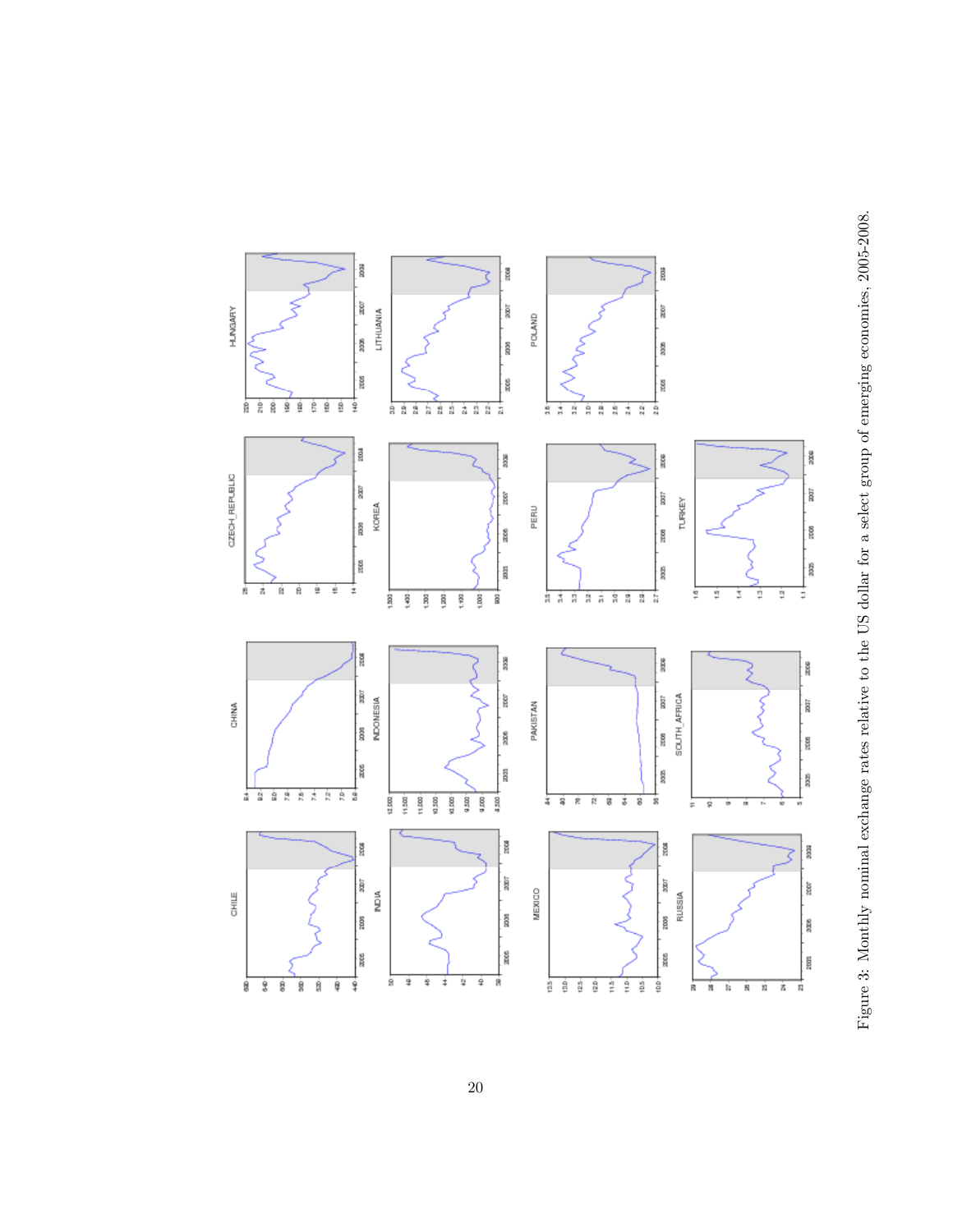

Figure 4: The Reserves-GDP ratio in 2007 versus the percentage nominal exchange rate change between December 2007 and November 2008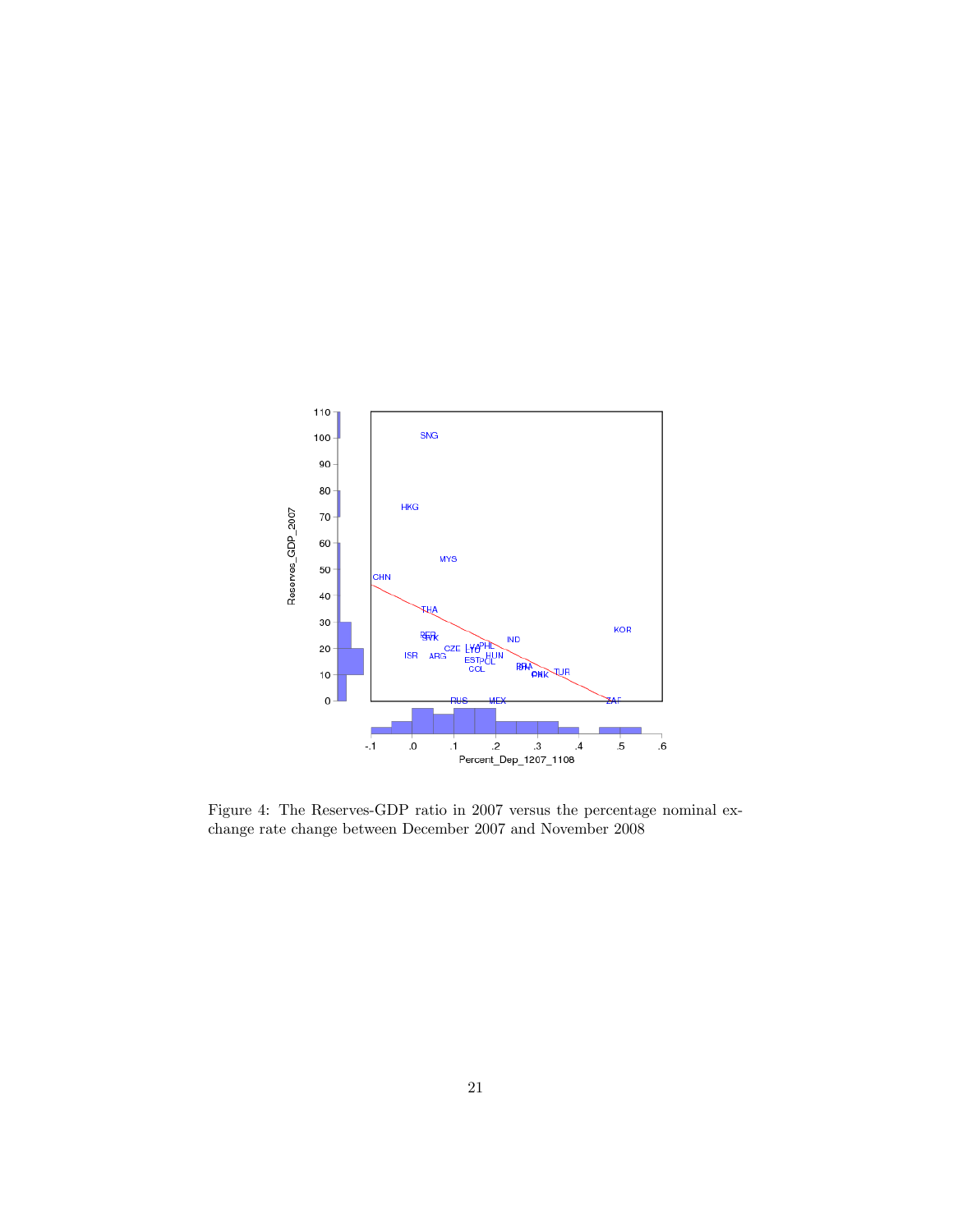

Figure 5: The M2-Reserves ratio in 2007 versus the percentage nominal exchange rate change between December 2007 and November 2008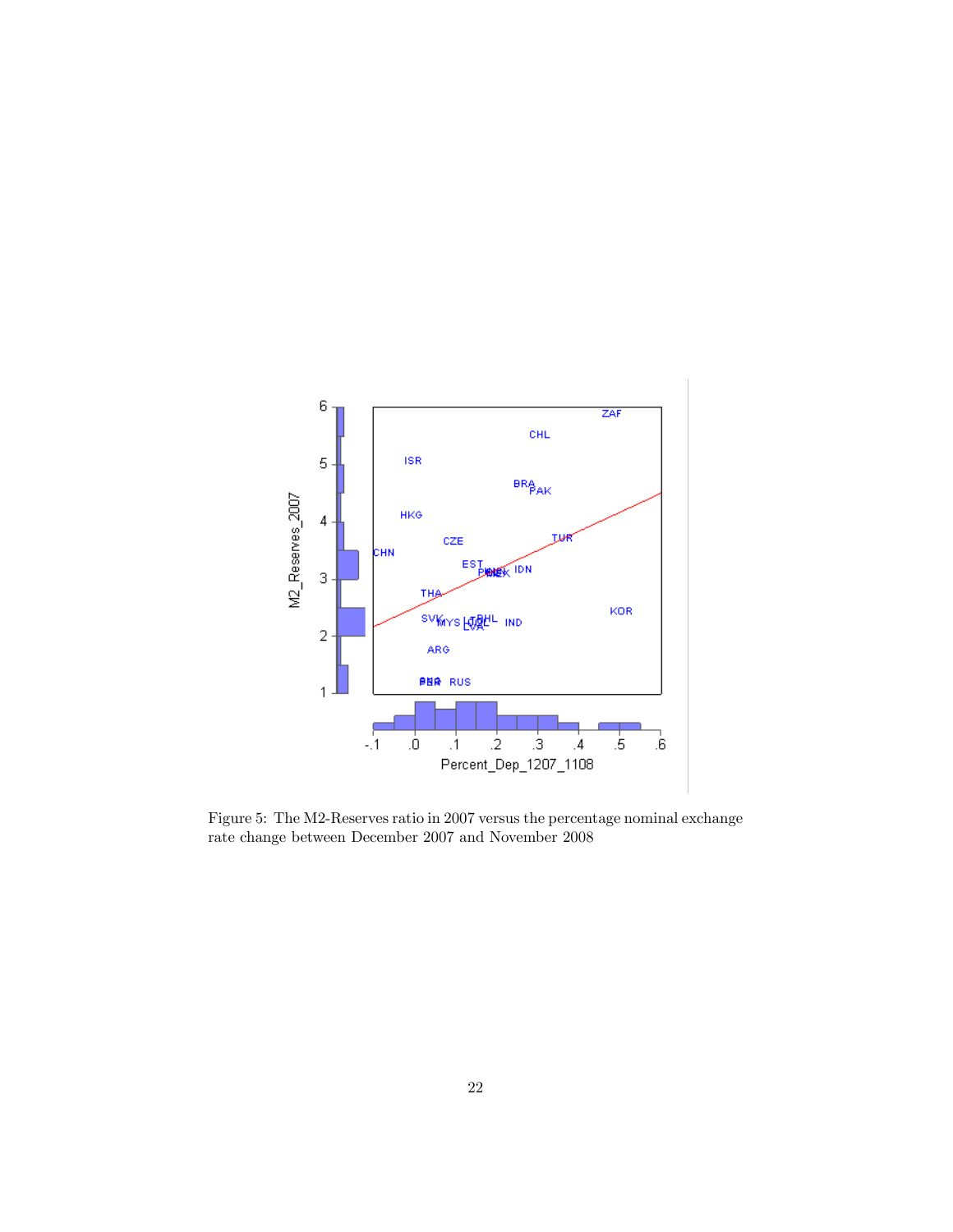

Figure 6: The average current account-GDP ratio over 2003-2007 versus the percentage nominal exchange rate change between December 2007 and November 2008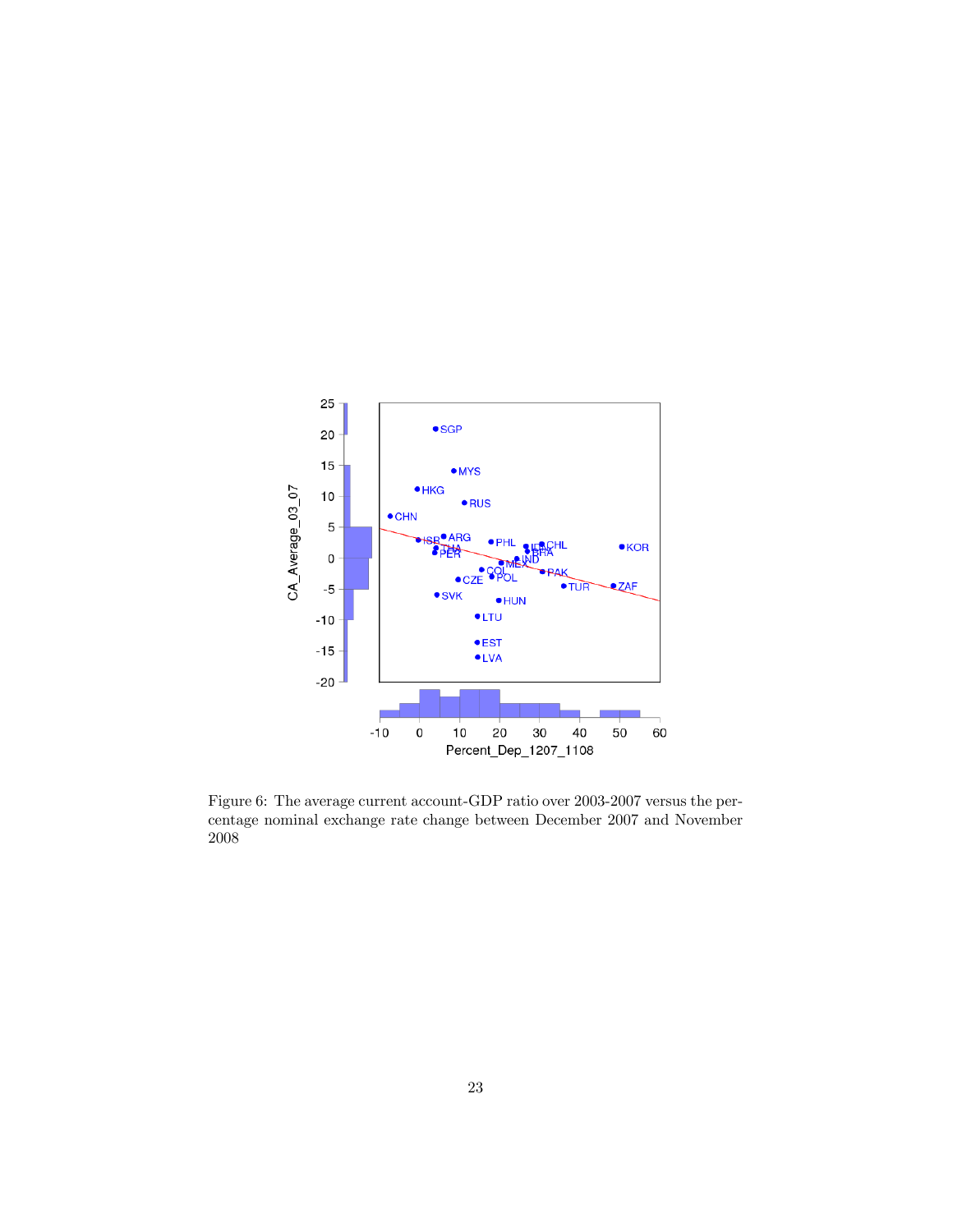

Figure 7: The average capital account-GDP ratio over 2003-2007 versus the percentage nominal exchange rate change between December 2007 and November 2008



Figure 8: Case 1: Weak Rybczynski and Metzler effects, respectively, on accumulation and savings.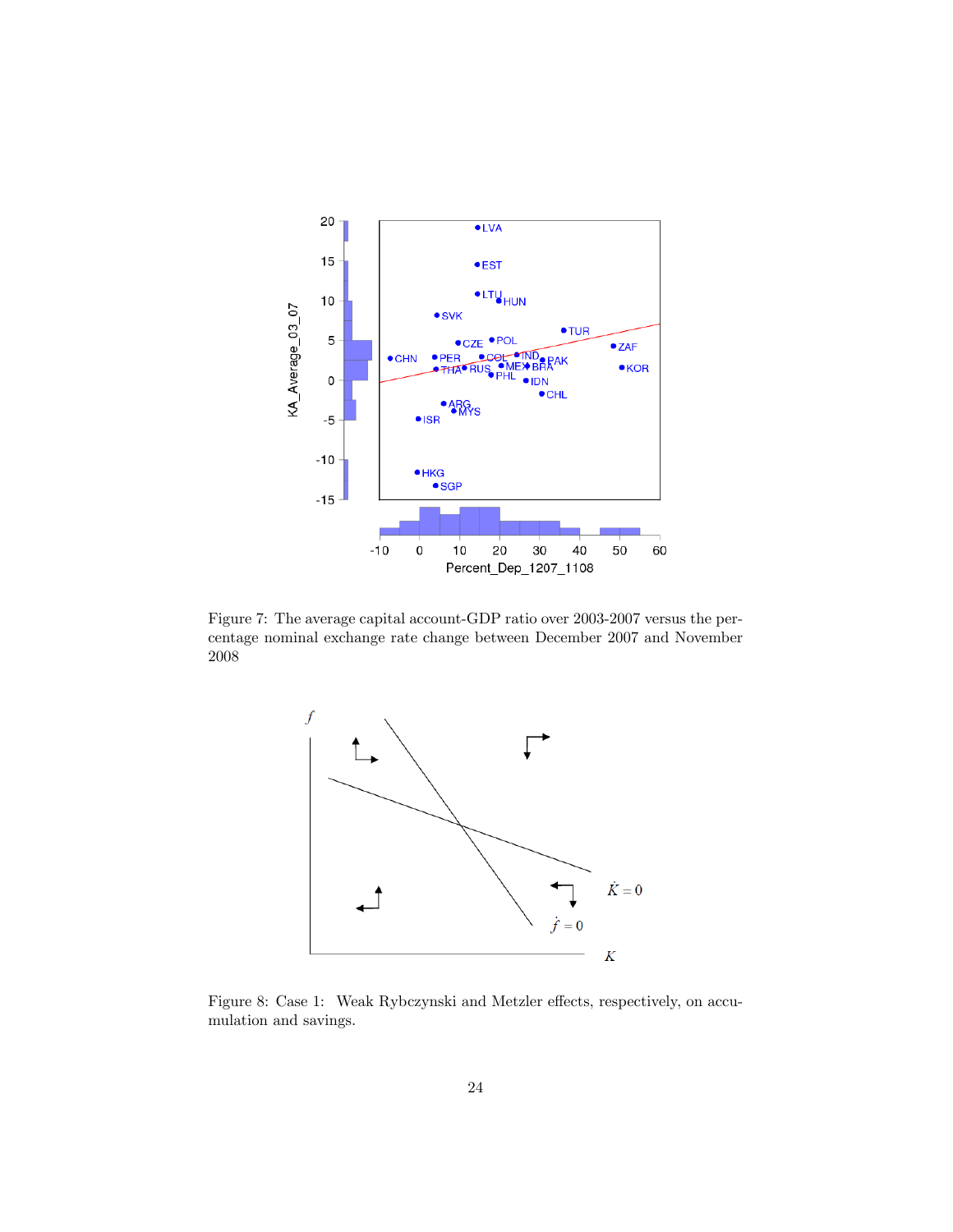

Figure 9: Case 2: Strong Rybczynski and Metzler effects, respectively, on accumulation and savings.



Figure 10: An increase in the foreign exchange reserve target in Case 1